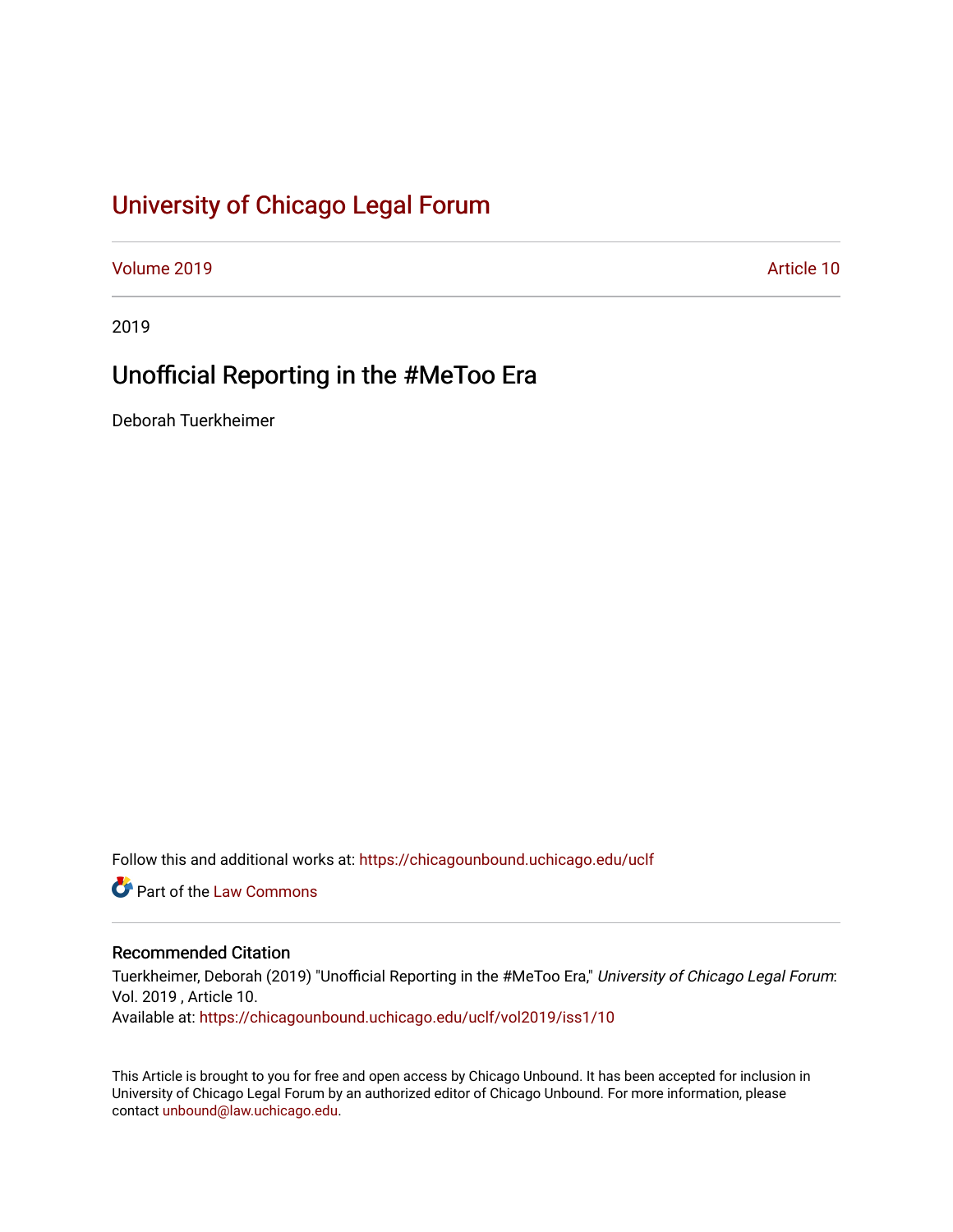## **Unofficial Reporting in the #MeToo Era**

*Deborah Tuerkheimer*†

#### ABSTRACT

*In the age of #MeToo, victims of sexual misconduct are coming forward en masse to allege abuse, finding strength in numbers and a growing cultural responsiveness to their claims. Facilitated by innovative technologies,#MeToo is sparking the creation of new channels for reporting abuse—channels intended to bypass the laws and rules that prohibit sexual misconduct. To make sense of this unexamined development, a proposed taxonomy classifies informal avenues of complaint into four distinct categories: the Traditional Whisper Network, the Double Secret Whisper Network, the Shadow Court of Public Opinion, and the New Court of Public Opinion. While unofficial reporting can advance important ends, the rise of informal accusation also raises concerns that bear directly on the need to enhance formalized accountability for sexual assault and harassment.* 

#### I. INTRODUCTION

The contemporary movement known as #MeToo emerged in early October 2017 when allegations of sexual assault and harassment against Harvey Weinstein were reported by the *New York Times* and the *New Yorker*.1 As the Weinstein story developed in the coming weeks and months, the number of allegations publicly leveled against him

<sup>†</sup> Class of 1940 Research Professor, Northwestern University Pritzker School of Law. I am grateful to Ian Ayres, Danielle Citron Keats, Sarah Lawsky, Melissa Murray, and Janice Nadler for their insightful comments on earlier drafts, and to participants at the *Legal Forum*'s Law in the Era of #MeToo symposium for engaged conversation. Tom Gaylord, Faculty Services and Scholarly Communications Librarian, contributed outstanding research assistance, and the Northwestern University Pritzker School of Law Faculty Research Program furnished generous support. 1

Ronan Farrow, *From Aggressive Overtures to Sexual Assault: Harvey Weinstein's Accusers Tell Their Stories*, NEW YORKER (Oct. 10, 2017), https://www.newyorker.com/news/news-desk/from -aggressive-overtures-to-sexual-assault-harvey-weinsteins-accusers-tell-their-stories [https://per ma.cc/HHY8-4Q59]; Jodi Kantor & Megan Twohey, *Harvey Weinstein Paid Off Sexual Harassment Accusers for Decades*, N.Y. TIMES (Oct. 5, 2017), https://www.nytimes.com/2017/10/05/us/harve y-weinstein-harassment-allegations.html [https://perma.cc/5LSZ-3SUC]. The first "Me Too" campaign originated in 2007, when activist Tarana Burke began a nonprofit to assist victims of sexual harassment and assault. *See, e.g.*, Sandra E. Garcia, *The Woman Who Created #MeToo Long Before Hashtags*, N.Y. TIMES (Oct. 20, 2017), https://www.nytimes.com/2017/10/20/us/me-too-movementtarana-burke.html [https://perma.cc/GD7A-UC99].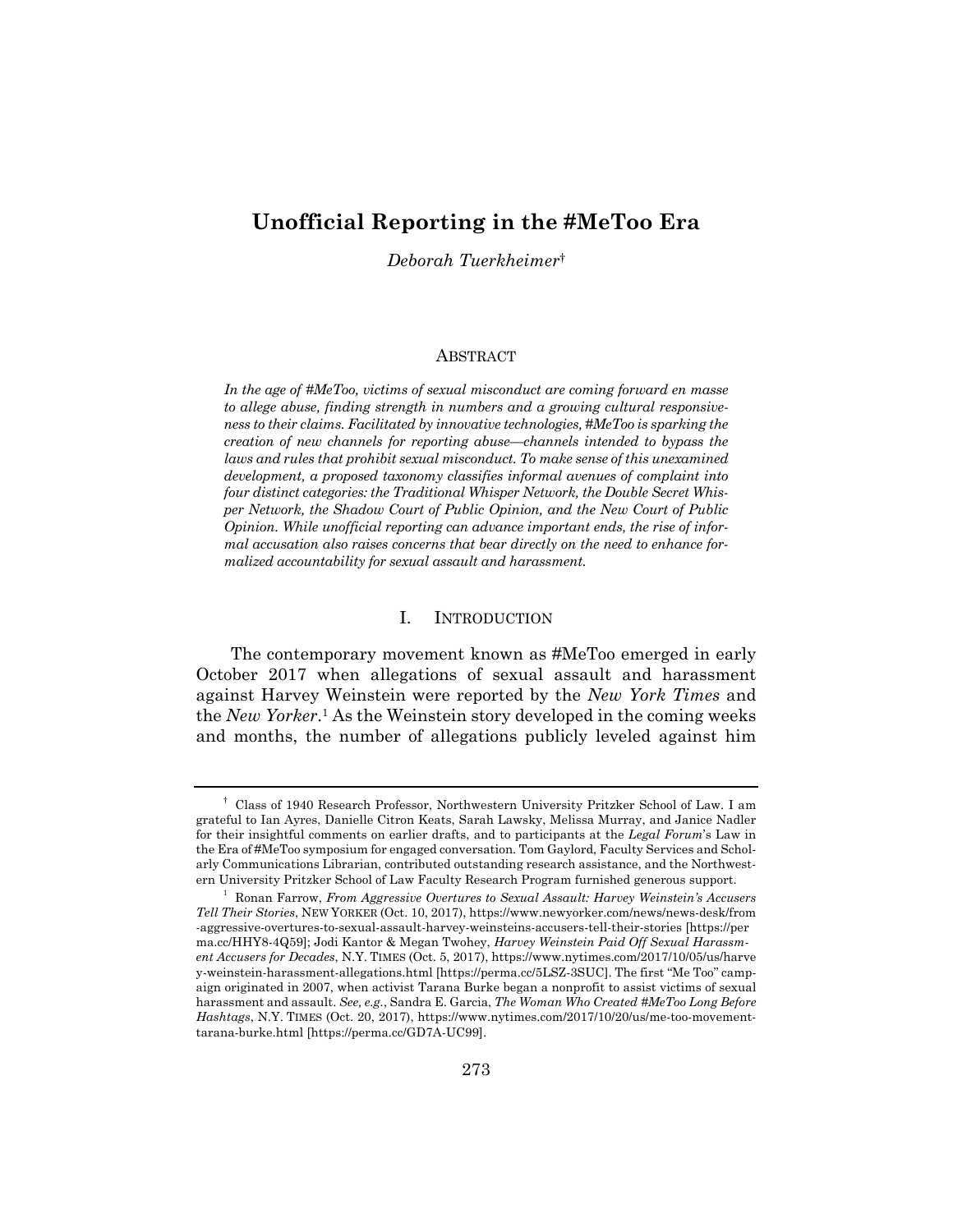multiplied.2 The media quickly intensified reporting on a range of sexual misconduct<sup>3</sup> by other high profile men.<sup>4</sup> Soon the coverage grew to encompass sexual harassment and assault across disparate industries and institutions, including publishing, fashion, music, sports, entertainment, architecture, advertising, comedy, philanthropy, hospitality,

retail, farm, factory, academia, technology, media, church, and politics.5

 *See* Swetha Kannan & Priya Krishnakumar, *A Powerful Person Has Been Accused of Misconduct at a Rate of Nearly Once Every 20 Hours Since Weinstein,* L.A. TIMES (Dec. 29, 2017), https://www.latimes.com/projects/la-na-sexual-harassment-fallout/ [https://perma.cc/A26H-C9B K]. Over the course of several years preceding the Weinstein story, clusters of high-profile sexual misconduct accusations surfaced against Bill Cosby, Roger Ailes, and Donald Trump, among others, likely seeding the ground for #MeToo. For one pre-Weinstein perspective, *see* Lani Seelinger, *Trump, Cosby, and Why Being a Woman in 2017 Feels Harder than Ever*, BUSTLE (June 17, 2017), https://www.bustle.com/p/trump-cosby-why-being-a-woman-in-2017-feels-harder-than-ever-6506 6 [https://perma.cc/F5CQ-H9CA].<br> $\frac{5}{5}$  See e.g. Niek Anderson

 *See, e.g.*, Nick Anderson, *Academia's #MeToo Moment: Women Accuse Professors of Sexual Misconduct*, WASH. POST (May 10, 2018), https://www.washingtonpost.com/local/education/acade mias-metoo-moment-women-accuse-professors-of-sexual-misconduct/2018/05/10/474102de-2631- 11e8-874b-d517e912f125\_story.html?utm\_term=.d76b3ad5d2f9 [https://perma.cc/W3AQ-A58G]; Harry Bruinius, *Churches Struggle with Their #MeToo Moment*, CHRISTIAN SCI. MONITOR (Apr. 20, 2018), https://www.csmonitor.com/USA/Politics/2018/0420/Churches-struggle-with-their-MeT oo-moment [https://perma.cc/XMZ6-D7L2]; Susan Chira & Catrin Einhorn, *How Tough Is It to Change a Culture of Harassment? Ask Women at Ford*, N.Y. TIMES (Dec. 19, 2017), https://www.nytimes.com/interactive/2017/12/19/us/ford-chicago-sexual-harassment.html [https://perma.cc/FJ4 W-RUT6]; Patricia Cohen & Tiffany Hsu, *Children's Book Industry Has Its #MeToo Moment*, N.Y. TIMES (Feb. 15, 2018), https://www.nytimes.com/2018/02/15/business/childrens-publishing-sexualharassment.html [https://perma.cc/WJ6L-E4N9]; Dan Corey, *Here's a List of Political Figures Accused of Sexual Misconduct*, NBC NEWS (Dec. 19, 2017), https://www.nbcnews.com/storyline/sexual-misconduct/here-s-list-political-figures-accused-sexual-misconduct-n827821 [https://perma.cc /JP85-FBDD]; Jill Disis, *The Media Men Who Have Been Accused of Sexual Misconduct*, CNN (Nov. 30, 2017), https://money.cnn.com/2017/11/29/media/media-men-accused-of-sexual-misconduct/index.html [https://perma.cc/PSV4-5TS5]; Stassa Edwards, *Women in Architecture Have Their Own Shitty Men List*, JEZEBEL (Mar. 16, 2018), https://jezebel.com/women-in-architecture-have-theirown-shitty-men-list-1823844222 [https://perma.cc/6A3R-5HU9]; Amelia Harnish, *Advertising's #MeToo Movement Picks up Speed,* REFINERY29 (Mar. 13, 2018), https://www.refinery29.com/enus/2018/03/193440/times-up-advertising-female-advertising-executives-sexual-harassment [https ://perma.cc/CG5G-TL9K]; Maura Judkis & Emily Heil, *Rape in the Storage Room. Groping at the Bar. Why is the Restaurant Industry So Terrible For Women?*, WASH. POST (Nov. 17, 2017), https:// www.washingtonpost.com/lifestyle/food/rape-in-the-storage-room-groping-at-the-bar-why-is-therestaurant-industry-so-terrible-for-women/2017/11/17/54a1d0f2-c993-11e7-b0cf-7689a9f2d84e\_st ory.html?noredirect=on&utm\_term=.fd2c12410c67 [https://perma.cc/LQ9B-NHB6]; Juliet Macur, *The "Me Too" Movement Inevitably Spills into Sports,* N.Y. TIMES (Oct. 19, 2017), https://www.nyti mes.com/2017/10/19/sports/olympics/mckayla-maroney-me-too.html [https://perma.cc/W6WB-UM BS]; *#MeToo Hits the Nonprofit World*, CHRON. OF PHILANTHROPY (Apr. 5, 2018), https://www.phil anthropy.com/specialreport/metoo-hits-the-nonprofit-worl/167 [https://perma.cc/F542-ATFK]; Aly-

<sup>2</sup>  *See* Sara M. Moniuszko & Cara Kelly, *Harvey Weinstein Scandal: A Complete List of the 87 Accusers*, USA TODAY (Oct. 27, 2017), https://www.usatoday.com/story/life/people/2017/10/27/wein stein-scandal-complete-list-accusers/804663001/ [https://perma.cc/8HG7-KRTR]. 3

 $3$  "Sexual misconduct" encompasses sexual assault, sexual harassment, and non-actionable sexual abuse. *See* Kathryn Casteel & Andrea Jones-Rooy, *We Need a Better Way to Talk about 'Sexual Misconduct,*' FIVETHIRTYEIGHT (Apr. 17, 2018), https://fivethirtyeight.com/features/we-needa-better-way-to-talk-about-sexual-misconduct/ [https://perma.cc/MN25-JUZ] (explaining the importance of distinguishing between types of sexual misconduct). Although the existence of different subordinate categories complicates use of the umbrella term, "sexual misconduct" highlights connections between the various behaviors that fall under the rubric. 4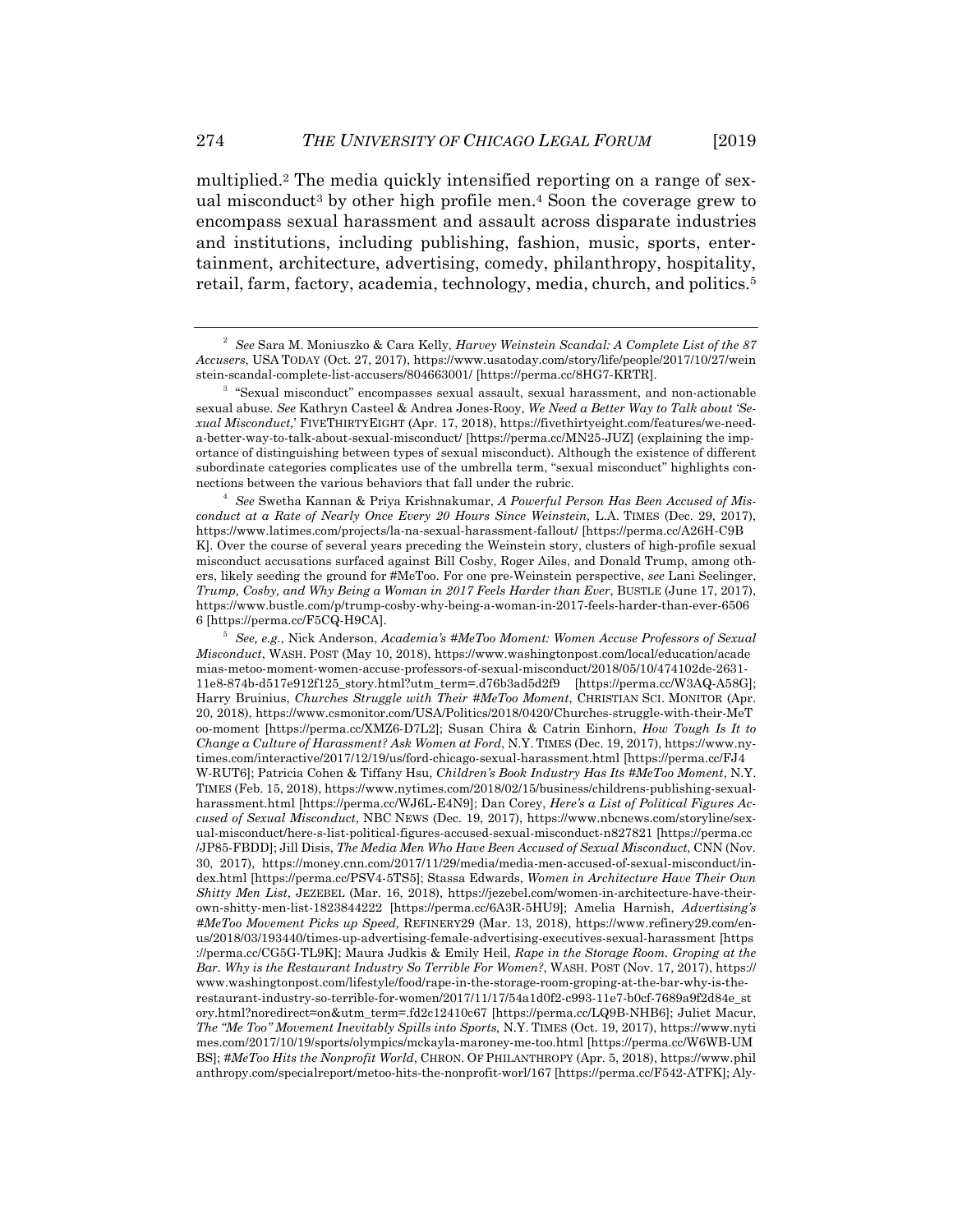By the close of the year, #MeToo had touched off a widespread reckoning with a vast continuum of sexual abuse.6

To much of the general public, the realities of sexual violation mostly experienced by women7—was news. It was hardly news, however, to members of the impacted communities. Rather, survivors and those vulnerable to abuse were sharing information all along. Harvey Weinstein's decades of predation were an "open secret" in Hollywood well before the *New York Times* broke the story,<sup>8</sup> and the same can be said for many, even most, of the scandals that have erupted since.<sup>9</sup> It turns out that women were indeed reporting their abuse; they were

<sup>6</sup> See Edward Felsenthal, *The Choice*, TIME (Dec. 18, 2017), http://time.com/time-person-ofthe-year-2017-silence-breakers-choice/ [https://perma.cc/4SM4-P5VG] (explaining why the magazine selected for its "Person of the Year" the women who catapulted the #MeToo movement). 7

 $^7\,$  At the most extreme end of the sexual abuse spectrum, nationwide survey data suggest that nearly one in five women have been raped at some point in their lives. MICHELLE C. BLACK ET AL., NATIONAL INTIMATE PARTNER AND SEXUAL VIOLENCE SURVEY: 2010 SUMMARY REPORT 1 (2011), https://www.cdc.gov/violenceprevention/pdf/nisvs\_report2010-a.pdf [https://perma.cc/4R8E-CTC H]. For men, the number is one in seventy-one. *Id.* Transgender people experience sexual violence at rates of nearly one in two. SANDY E. JAMES ET AL., THE REPORT OF THE 2015 U.S. TRANSGENDER SURVEY 5 (2016), https://www.transequality.org/sites/default/files/docs/USTS-Full-Report-FINAL. .PDF [https://perma.cc/M9XF-F8FT] (in the largest survey of transgender people in the United States, forty-seven percent of respondents reported having been sexually assaulted). Data on sexual harassment, while sparse, also shows a steep gender disparity. *See* Rhitu Chatterjee, *A New Survey Finds 81 Percent of Women Have Experienced Sexual Harassment*, NPR (Feb. 21, 2018), https://www.npr.org/sections/thetwo-way/2018/02/21/587671849/a-new-survey-finds-eighty-perce nt-of-women-have-experienced-sexual-harassment [https://perma.cc/6BL2-B22Y].

<sup>8</sup> See Kantor and Twohey, supra *note 1*.

 *See, e.g.*, Reah Bravo, *The Open Secret of Charlie Rose*, N.Y. REV. OF BOOKS (May 4, 2018), https://www.nybooks.com/daily/2018/05/04/the-open-secret-of-charlie-rose/ [https://perma.cc/TB6Z -55CV]; *Food Writer Allison Robicelli Calls Mario Batali Allegations an 'Open Secret*,' BALTIMORE SUN (Dec. 12, 2017), https://www.baltimoresun.com/features/baltimore-insider-blog/bs-fe-robicelliresponds-20171212-story.html [https://perma.cc/6AM9-ZYW6]. S*ee generally* Sarah Hanson-Young, *The 'Open Secret' of Sexual Harassment in the Media is Staggering. There's Plenty Yet to Come*, GUARDIAN (Dec. 3, 2017), https://www.theguardian.com/world/commentisfree/2017/dec/04/t he-open-secret-of-sexual-harassment-in-the-media-is-staggering-theres-plenty-yet-to-come [https: //perma.cc/N3G2-SZY9]; Amanda Hess, *Hollywood Harassment Was an Open Secret. But TV Comedies Took It On*, N.Y. TIMES (Nov. 28, 2017), https://www.nytimes.com/2017/11/28/arts/sexualharassment-tv-bystander-aziz-ansari-lena-dunham-tig-notaro.html [https://perma.cc/978Y-RBQ].

ssa Newcomb, *#MeToo: Sexual Harassment Rallying Cry Hits Silicon Valley*, NBC NEWS (Oct. 23, 2017), https://www.nbcnews.com/tech/tech-news/metoo-sexual-harassment-rallying-cry-hits-silico n-valley-n813271 [https://perma.cc/UAB5-8UQK]; Yuki Noguchi, *Low-Wage Workers Say #MeToo Movement is Chance for Change*, NPR (Feb. 6, 2018), https://www.npr.org/2018/02/06/583428098/lo w-wage-workers-say-metoo-movement-is-a-chance-for-change [https://perma.cc/V98X-WTUQ]; Emilia Petrarca, *Fashion's #MeToo Movement is Loudest on Instagram*, CUT (Apr. 5, 2018), https://www.thecut.com/2018/04/fashions-me-too-movement-instagram-sexual-harassment.html [https://perma.cc/G4EM-S424]; David Sims, *Louis C.K. and Abuse of Power in the Comedy World*, ATLANTIC (Nov. 9, 2017), https://www.theatlantic.com/entertainment/archive/2017/11/louis-ck-sex ual-misconduct-allegations/545489/ [https://perma.cc/L8GS-VKDL]; Marlow Stern, *"Russell Simmons Is Just the Beginning": Music Industry Braces for #MeToo Impact*, DAILY BEAST (Dec. 15, 2017), https://www.thedailybeast.com/russell-simmons-is-just-the-beginning-music-industry-brac es-for-metoo-impact [https://perma.cc/X3CG-AREW]; THR Staff, *Notable Entertainment Figures Accused of Sexual Misconduct in Wake of Harvey Weinstein*, HOLLYWOOD REPORTER (Nov. 30, 2017), https://www.hollywoodreporter.com/lists/hollywood-media-men-accused-of-sexual-miscond uct-and-harassment-post-weinstein-1057193 [https://perma.cc/8CPU-XUMA].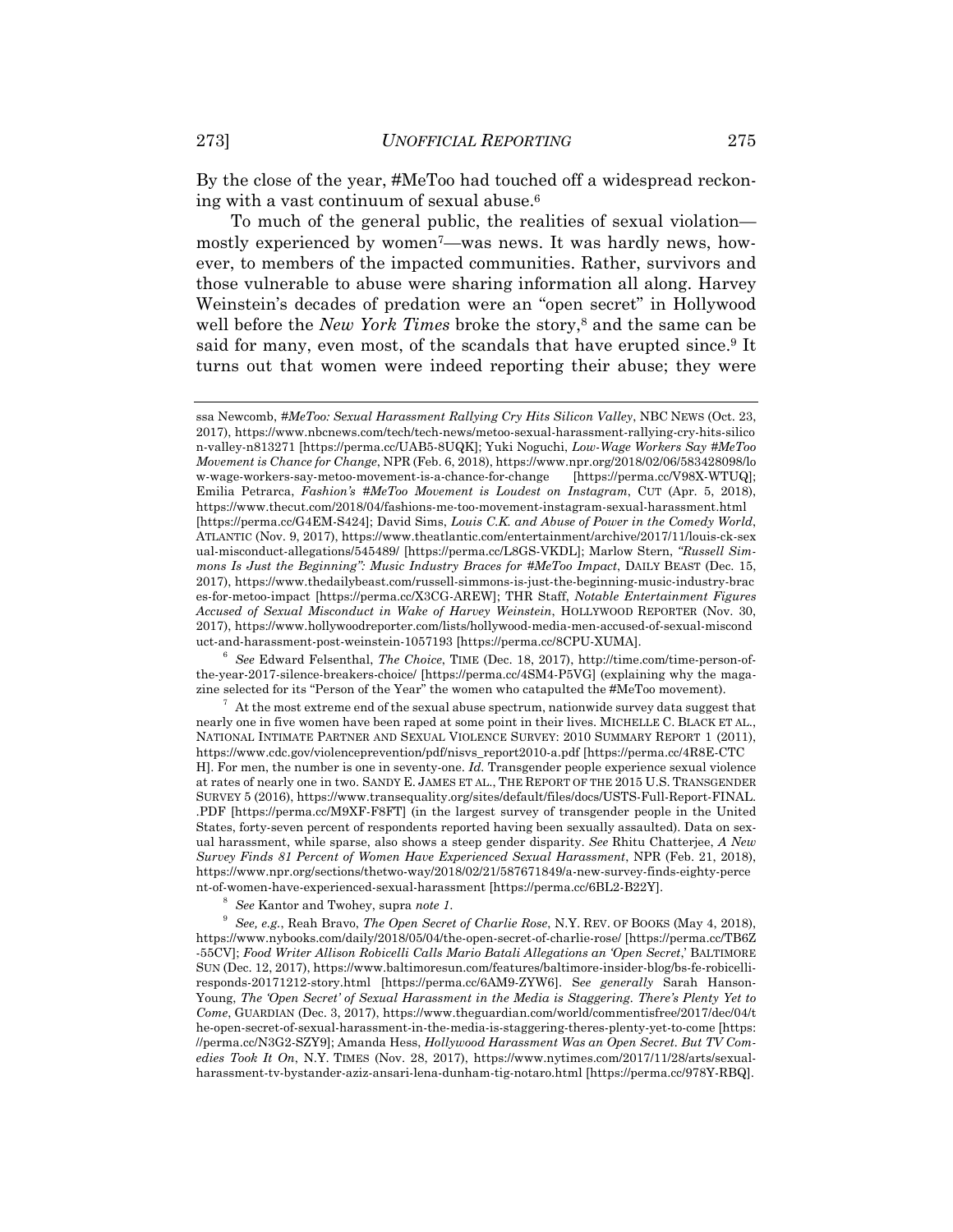simply doing so in uncharted ways. #MeToo has exposed a large decentralized network of information exchange.

At the same time, facilitated by expanding technologies,<sup>10</sup>#MeToo has catalyzed the creation of new channels for reporting sexual misconduct without directly invoking the legal system or law-adjacent institutional structures.11 I will call these mechanisms for reporting sexual misconduct<sup>12</sup> that bypass formalized mechanisms of accountability "unofficial reporting channels" or "informal reporting channels."13

After mapping the unofficial pathways for complaints that have emerged in the #MeToo era, I consider the normative implications of the new sexual misconduct reporting. My focus here is not on the woeful inadequacies of formal mechanisms for addressing sexual assault and harassment—inadequacies that prompt women to relay their abuse through back channels.14 Instead, without minimizing the importance of functions served by informal reporting,15 I argue that its proliferation should raise concerns for those committed to improving our societal response to allegations of sexual assault and harassment. By crystallizing these concerns, my hope is to advance a conversation about how best to facilitate lasting change.

This Article proceeds as follows. Part I proposes a taxonomy that classifies informal avenues of complaint into four distinct categories: the Traditional Whisper Network, the Double Secret Whisper Network, the Shadow Court of Public Opinion, and the New Court of Public Opinion. Part II identifies a trio of dangers that surround the emergence of an informal complaint system. These hazards include a lack of accountability for those who perpetrate abuse, the absence of process and the strategic deployment of that absence by defenders of the status quo, and the weaponization of defamation law in service of silencing would-be accusers. By surfacing significant limitations of an unofficial reporting regime, this discussion underscores the need for reform to activate a largely forsaken law of sexual misconduct.

 $10$  Technology is powering the evolution of whisper networks as it is simultaneously facilitating the #MeToo movement. For purposes of my argument, it is unnecessary to disentangle the

impact of technological innovation from the cultural causes and effects of #MeToo.<br><sup>11</sup> Sexual misconduct may be regulated by criminal law, by tort law, by Title IX, and by Title<br>VII, depending on where the misconduct occu

 $12$  Unless otherwise specified, my use of "reporting" throughout this discussion includes not just formal complaints, but informal or unofficial disclosures of misconduct as well.

 $13$  Informal and unofficial reporting channels (used interchangeably throughout the discussion) are pathways for complaint other than those established by an institution with authority to process an allegation of misconduct under the applicable legal or administrative framework. *See* 

<sup>&</sup>lt;sup>14</sup> For a discussion of the inadequacies of formal systems, *see generally* Deborah Tuerkheimer, *Beyond #MeToo*, 94 N.Y.U. L. REV. 101 (2019).<br><sup>15</sup> I identify and explore these various functions in separate work. *Id.*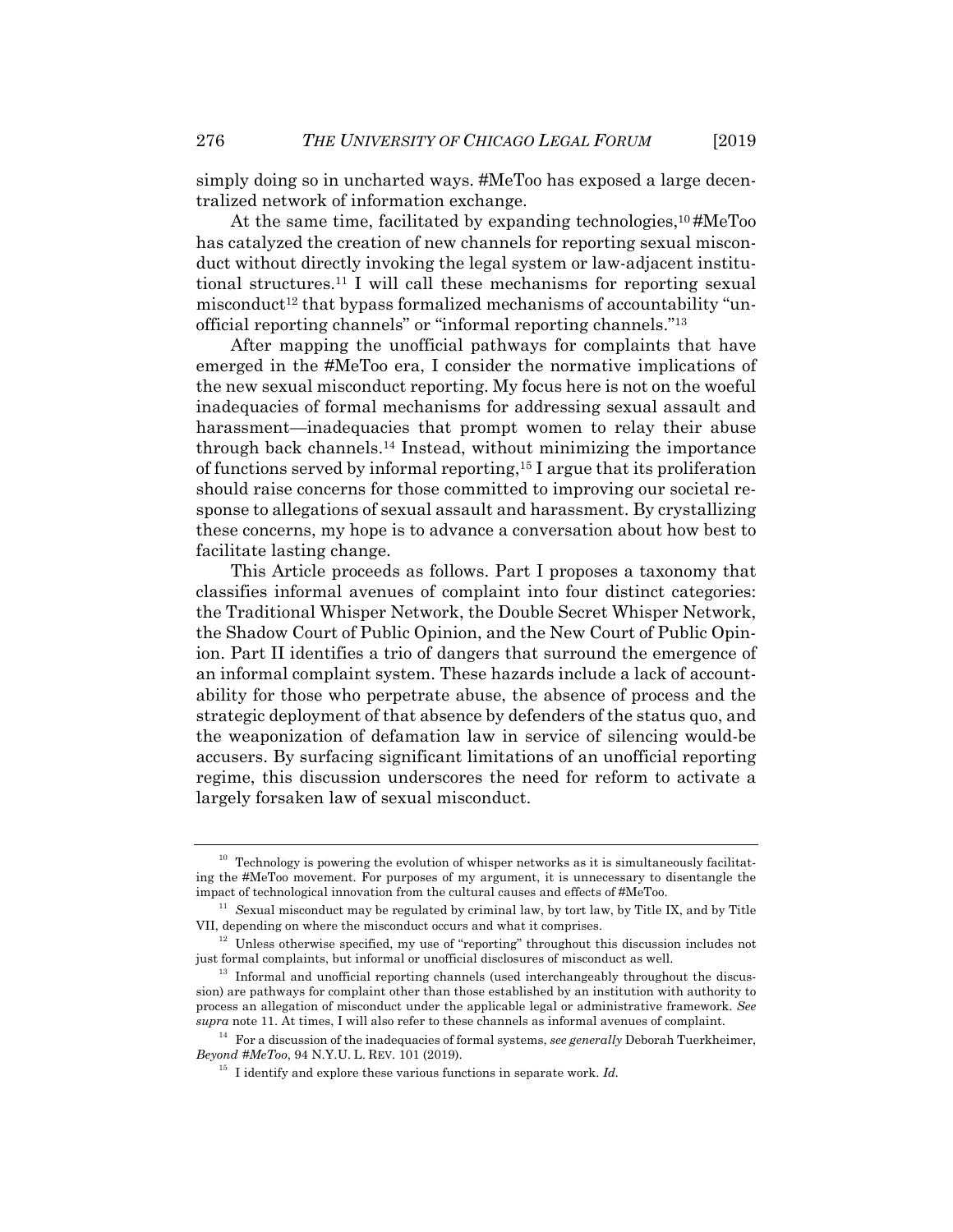#### II. A TAXONOMY OF INFORMAL REPORTING CHANNELS

Women have long chosen to share their accounts of sexual abuse with one another rather than report through formal channels.<sup>16</sup> Over time, "whisper networks" have operated in a largely clandestine manner; the communications shared within them, in addition to the networks themselves,<sup>17</sup> have been hidden from the view of all except intended recipients. But the secrecy of a network's very existence, and even the content of information exchanged, is not an inevitable feature of unofficial reporting channels. One significant feature of the #MeToo era is that whisper networks have exposed themselves to outsiders for the first time.18

As important, #MeToo has spawned the creation of new kinds of informal reporting channels that are conceptually distinct from whisper networks. These channels amplify accusations of abuse by reaching wider communities and aiming for more ambitious ends—a development that has been greatly facilitated by technology.19 As new reporting pathways emerge, it is clear that innovation along these lines will continue in the #MeToo era.

Now is an opportune moment to consider how informal reporting channels operate.

#### A. Variables

On close inspection, unofficial conduits for reporting sexual misconduct vary along three key dimensions. First, can the accuser report

<sup>&</sup>lt;sup>16</sup> See infra note 23. Informal reporting of sexual misconduct can be a form of consciousnessraising. *See* Katharine T. Bartlett, *Feminist Legal Methods*, 103 HARV. L. REV. 829, 863–64 (1990) (explaining that "[c]onsciousness-raising is an interactive and collaborative process of articulating one's experiences and making meaning of them with others who also articulate their experiences"). On the centrality of consciousness-raising practices to feminism, *see* Catherine A. MacKinnon, *Feminism, Marxism, Method, and the State: An Agenda for Theory,* 7 SIGNS 515, 519 (1982). For historical context, *see* CAROL HYMOWITZ & MICHAELE WEISSMAN, A HISTORY OF WOMEN IN AMERI-CA 351–55 (1978).

 $17$  I am using "network" to describe a group of interconnected people who disseminate information, receive information, or both.

<sup>&</sup>lt;sup>18</sup> See Summer Meza, *What Is a Whisper Network? How Women Are Taking Down Bad Men in the #MeToo Age*, NEWSWEEK (Nov. 22, 2017), https://www.newsweek.com/what-whisper-network-sexual-misconduct-allegations-719009 [https://perma.cc/8ZQD-3BF3] ("This is the year the whisper network went viral, with women sharing their allegations and experiences in forums, spreadsheets, private groups and all over social media."). 19 *See generally* Elizabeth Dwoskin & Jena McGregor, *Sexual Harassment Inc: How the #Me-*

*Too Movement Is Sparking a Wave of Start-ups*, WASH. POST (Jan. 5, 2018), https://www.washingtonpost.com/news/on-leadership/wp/2018/01/05/sexual-harassment-inc-how-the-metoo-movement -is-sparking-a-wave-of-startups/?noredirect=on&utm\_term=.3c7ec0e49aad [https://perma.cc/YJ7 D-ZRE6]; *see also supra* note 10.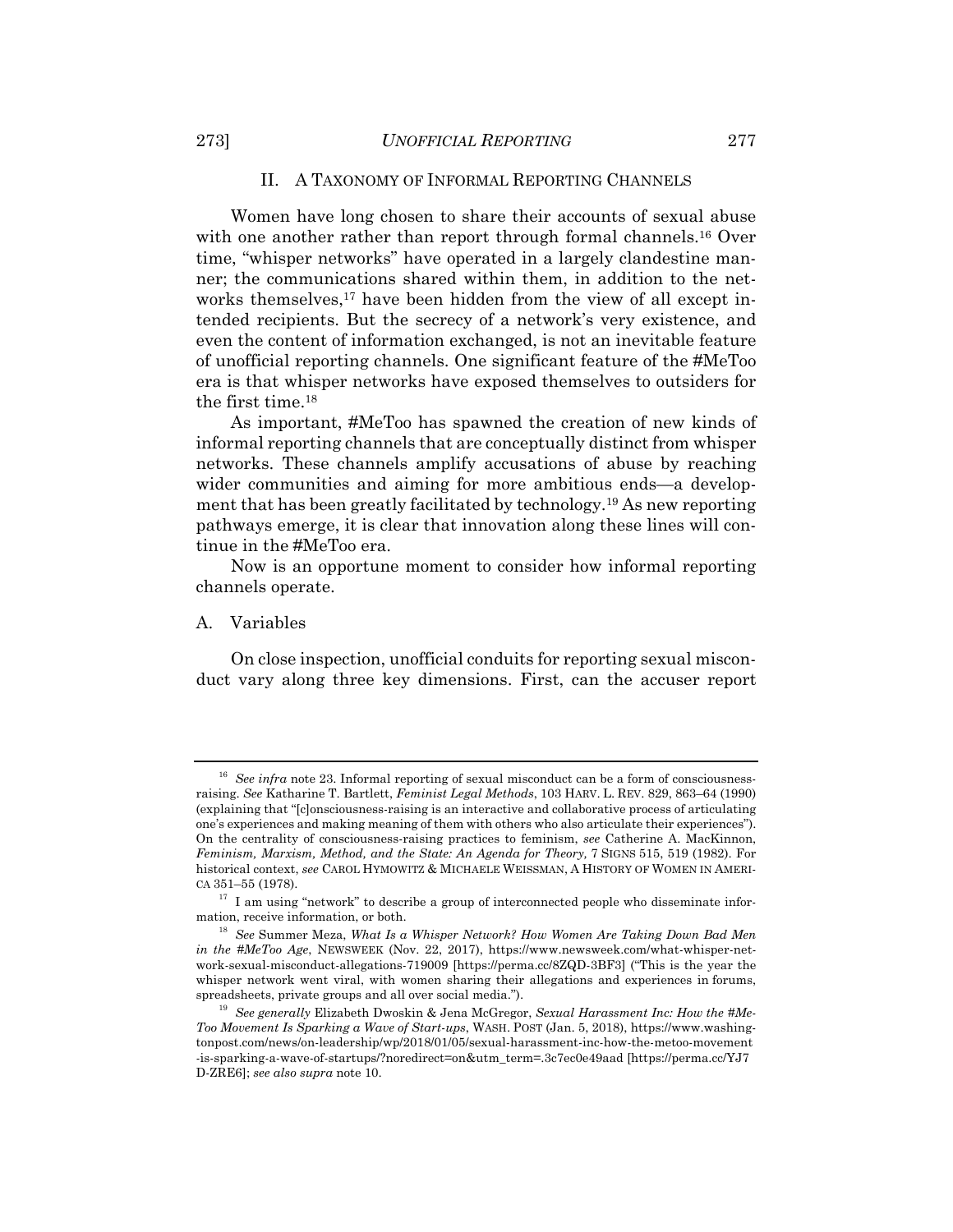anonymously or must the accuser identify herself?20 Second, is the accused named or does the accused remain unidentified?21 Third, is access to the channel restricted or is it open to all?<sup>22</sup> After discussing each variable in turn, I introduce a taxonomy of informal reporting that uncovers several instructive patterns. This analysis suggests that whisper networks are evolving in ways that are significant, especially from the vantage of law.

#### 1. Accuser anonymity

The oldest and most familiar form of a whisper network features face-to-face information exchange.23 Women share their accounts of sexual violation with one another in person (and did so well before there was an internet); these reports of abuse can then be further disseminated to other members of the networked group.<sup>24</sup>

Until the #MeToo era, group outsiders were generally not privy to the existence of whisper networks. This may be changing, however, as victims begin to perceive a greater societal willingness to believe allegations of sexual misconduct and to condemn it. Increasingly, members of traditional whisper networks—some of which have been in operation for decades—are revealing how and why they channeled accounts of abuse.

The Glass Ceiling Club, for instance, was a group of female investment bankers who began convening in the 1990s to talk about "how to make the workplace more female friendly."25 As one participant recently explained, "our conversations would revert to sharing facts we knew about the men we worked with, [and] yes, it was mostly the same men who preyed on young women."26 Among the reasons for Glass Ceiling Club members to divulge their experiences with sexual harassment

<sup>&</sup>lt;sup>20</sup> See infra notes 23–47 and accompanying text. Given that sexual misconduct is experienced disproportionately by women, I will at times use female pronouns to describe victims and accusers while recognizing that men are also victims and accusers. See supra note 7.<br><sup>21</sup> See infra notes 48–52 and accompanying text.<br><sup>22</sup> See infra notes 53–62 and accompanying text.<br><sup>23</sup> See Julie Creswell & Tiffany Hsu, *Women* 

<sup>(</sup>Nov. 4, 2017), https://www.nytimes.com/2017/11/04/business/sexual-harassment-whisper-networ k.html [https://perma.cc/E898-AJFT] ("For as long as women have been in the labor force," they have gathered to "clue each other into a spectrum of behavior that was often unseen or ignored by their employers," including sexual misconduct.).<br><sup>24</sup> See infra notes 48–52 and accompanying text (discussing open and restricted networks).<br><sup>25</sup> Creswell & Hsu, *supra* note 23.<br><sup>26</sup> *Id.*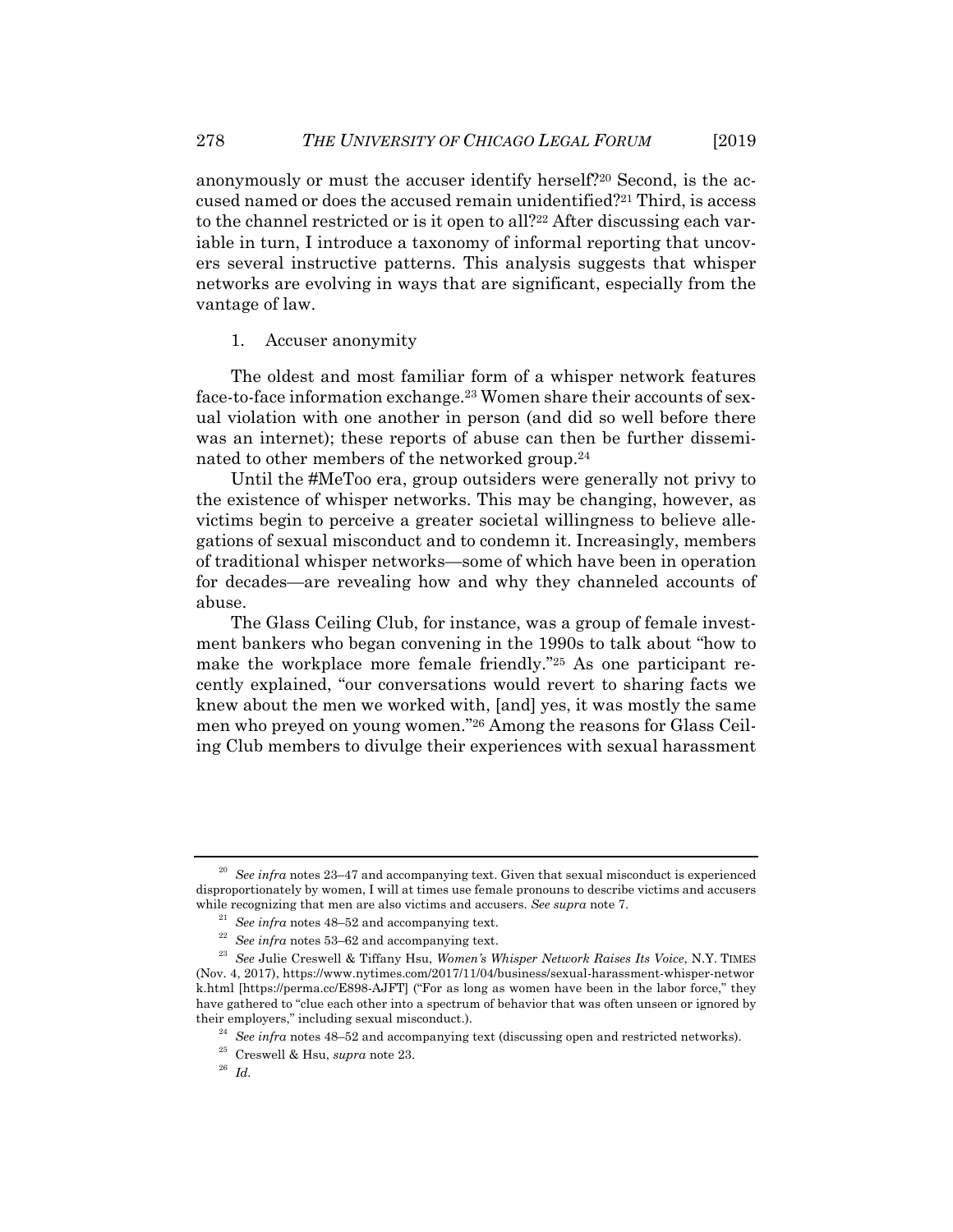was to help protect other women. "Survival hints"—strategies like staying on the public trading floor when engaging with a known harasser— "were shared pretty freely."27

Another decades-old, person-to-person whisper network centered on Richard Meier, who stands among the world's most prominent architects.28 In April 2018, multiple allegations of sexual misconduct against Meier were publicly reported, along with details about a decades old whisper network that enabled women to share information about his abuse.29 Beginning in the 1990s, female employees created "'a kind of underground in the office that functioned to warn people about what they could expect,"<sup>30</sup> as well as to offer safety in numbers.<sup>31</sup> When one woman alleged that Meier sexually assaulted her, she disclosed this to other women at the firm; "it turned out that everybody had a story."32 Yet most victims of Meier's abuse did not report the abuse through formal channels.33

The classic version of the whisper network exists across a wide swath of workplaces and other contained settings.34 But alongside it, a different model—one that features an anonymous accuser—is becoming

<sup>27</sup> *Id.*

<sup>28</sup> *See, e.g.*, Robin Pogrebin, *Women Say Richard Meier's Conduct Was Widely Known Yet Went Unchecked*, N.Y. TIMES (Apr. 5, 2018), https://www.nytimes.com/2018/04/05/arts/design/richard-m eier-sexual-misconduct-allegations.html [https://perma.cc/WL4B-VCFJ].

<sup>29</sup> *Id.*

<sup>30</sup> *Id.* (quoting Adam Eli Clem, an assistant archivist in Meier's firm in the mid-1990s). To further protect one another, women "knew to wait for one another at the end of the day to avoid leaving a female colleague alone [with Meier]." *Id.*

<sup>31</sup> *Id.*

<sup>&</sup>lt;sup>32</sup> Id. (quoting Karin Bruckner, who started at Meier's architecture firm in 1989 and was groped by him against a copy machine.). 33 *Id.*

<sup>34</sup> *See, e.g.*, Emily Alford, *Former NBC News Anchor Linda Vestor on Matt Lauer Allegations: 'Every-body Knew,'* JEZEBEL (Oct. 17, 2019), https://jezebel.com/former-nbc-news-anchor-lindavester-on-matt-lauer-alleg-1839150737 [https://perma.cc/6L3G-7M2P] (reporting that Vestor had been warned by her co-workers to stay away from Lauer because he was "dangerous"); Catherine Crump, *Clerkships Are Invaluable to Young Lawyers. They Can Also Be a Setup for Abuse*, WASH. POST (Dec. 15, 2017), https://www.washingtonpost.com/news/posteverything/wp/2017/12/15/whenwomen-law-clerks-are-harassed-they-often-have-nowhere-to-turn/?utm\_term=.38012bd5914a [htt ps://perma.cc/S34L-CWBP] (describing ways in which female clerks were warned to "stay away" from then-Ninth Circuit Judge Alex Kozinski); Wendy Lu, *What #MeToo Means to Teenagers*, N.Y. TIMES (Apr. 19, 2018), https://www.nytimes.com/2018/04/19/well/family/metoo-me-too-teenagers-t eens-adolescents-high-school.html [https://perma.cc/VFK4-D8ML] (According to one high school senior, "'[a] lot of female friend groups have a list of—or know about—high school boys who they know have been treating women in a gross way, and make sure their friends stay away from them.'"). Anecdotal evidence suggests that similar networks exist in many law schools and law firms. *See also* An Phung & Chloe Melas, *Women Accuse Morgan Freeman of Inappropriate Behavior, Harassment,* CNN (May 28, 2018), https://www.cnn.com/2018/05/24/entertainment/morganfreeman-accusations/index.html [https://perma.cc/9FZJ-B83Q] (explaining that, because staffers at Freeman's production company "did not feel comfortable talking to senior personnel about their workplace grievances," some women formed a "'survivors club' where they gathered to vent about their experiences . . . ").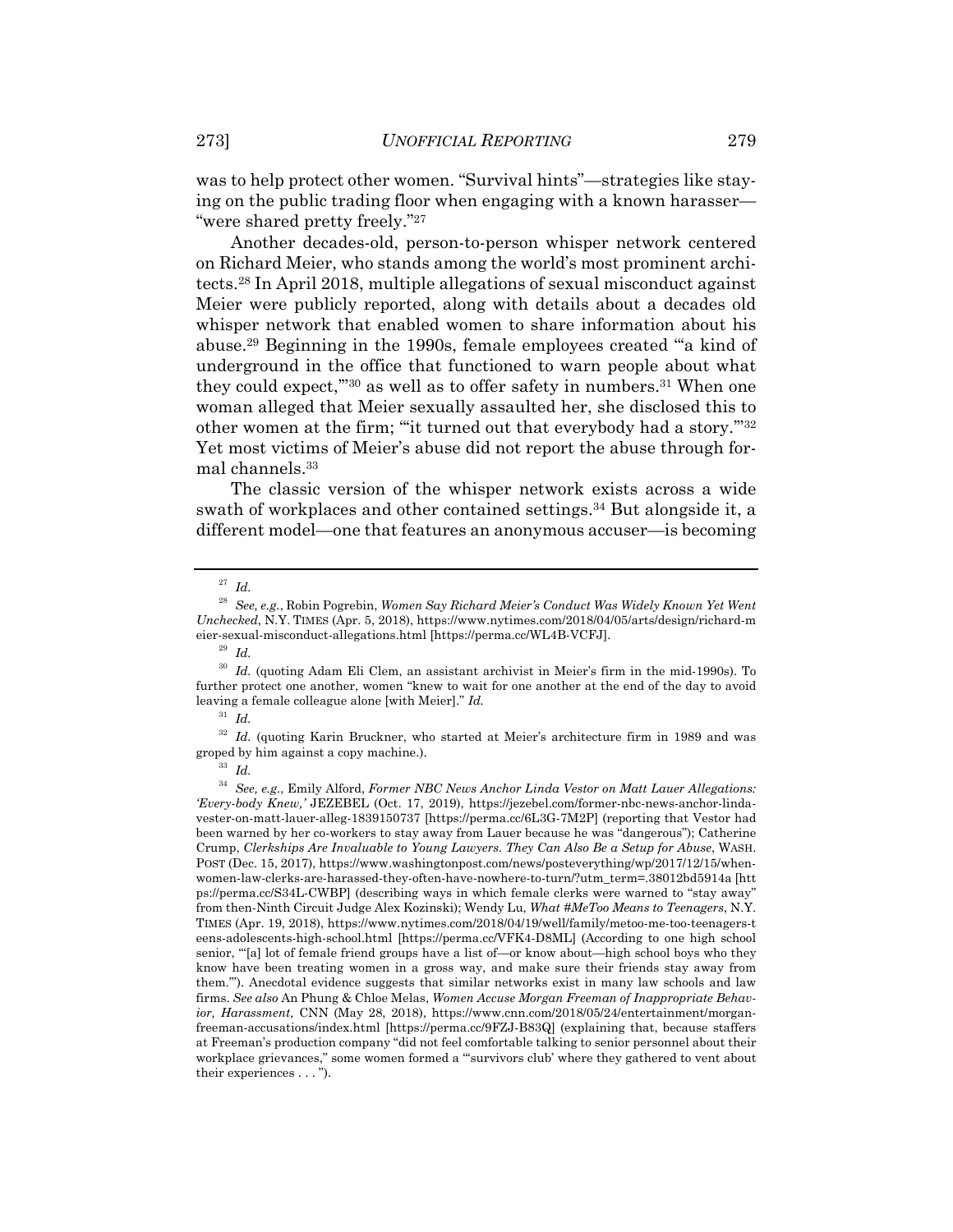more commonplace. To be sure, the anonymous accuser model is not entirely without precedent.35 In 1990, for example, female students at Brown University generated a list on several bathroom walls of men who allegedly raped them;<sup>36</sup> the same tactic has been used on college campuses periodically since then (including at Brown in April 2017).37 But technology has enabled the anonymous accuser version of the whisper network to spread well beyond the confines of universities, making it more ubiquitous than ever before.38

A recent example to have publicly materialized, albeit not by design,39 is the Media Men List (or "Shitty Media Men List," as it was originally conceived).40 According to its creator, former *New Republic* editor Moira Donegan, the "anonymous, crowdsourced document was a first attempt at solving what has seemed like an intractable problem: how women can protect [them]selves from sexual harassment and assault."41 Donegan used a Google spreadsheet to collect "a range of rumors and allegations of sexual misconduct, much of it violent, by men in magazines and publishing."42 Although the document was meant to

<sup>&</sup>lt;sup>35</sup> "People have been writing rape lists since the '80s and '90s, passing out fliers, writing names on doors.'" Jenny Kutner, *Sexual Assault Survivors Are Outing Their Rapists on the Anonymous Corners of the Internet*, MIC (Apr. 13, 2016), https://mic.com/articles/140607/sexual-assaultsurvivors-are-outing-their-rapists-on-the-anonymous-corners-of-the-internet#.J2yzTJB9i [https:// perma.cc/2UZQ-LRPX] (quoting Annie Clark, executive director and co-founder of End Rape on Campus). 36 *See, e.g.*, William Celis, *Date Rape and a List at Brown*, N.Y. TIMES (Nov. 18, 1990),

https://www.nytimes.com/1990/11/18/us/date-rape-and-a-list-at-brown.html [https://perma.cc/R9

HA-MW8R]. 37 *See, e.g.*, Gwen Everett, *List Alleging Names of Sexual Assaulters Appears on Campus Bathrooms*, BROWN DAILY HERALD (Apr. 27, 2017), http://www.browndailyherald.com/2017/04/27/listalleging-names-sexual-assaulters-appears-campus-bathrooms/ [https://perma.cc/FCN2-R2PH]. As one former student explained, "students then and now would not write the names of their alleged sexual assailants on bathroom walls if they felt they had a more legitimate avenue to adjudicate campus assault . . . ." *Id. See also* George Joseph & Jon Swaine, *Behind Columbia's 'Rape Lists': 'When Existing Systems Fail, What Then?*,' GUARDIAN (June 26, 2014), https://www.theguardian.com/education/2014/jun/26/columbia-university-students-rape-list-mishandle-sexual-assault

<sup>[</sup>https://perma.cc/8TWD-P7X6]. 38 *See infra* notes 56–61 and accompanying text (describing widened dissemination of misconduct allegations). 39 *See infra* note 43. 40 *See, e.g.*, Moira Donegan, *I Started the Media Men List*, CUT (Jan. 10, 2018), https://www.the

cut.com/2018/01/moira-donegan-i-started-the-media-men-list.html [https://perma.cc/QD5S-U5D G]. The Media Men List was controversial and covered widely by the mainstream press. *See*, *e.g.,* Jaclyn Peiser, *How a Crowdsourced List Set Off Months of #MeToo Debate*, N.Y. TIMES (Feb. 3, 2018), https://www.nytimes.com/2018/02/03/business/media/media-men-list.html [https://perma.c c/ED4L-VXMT]. *See infra* notes 134–138 and accompanying text (describing the defamation complaint recently filed against Donegan by an individual accused on the list). 41 Donegan, *supra* note 40. 42 *Id.*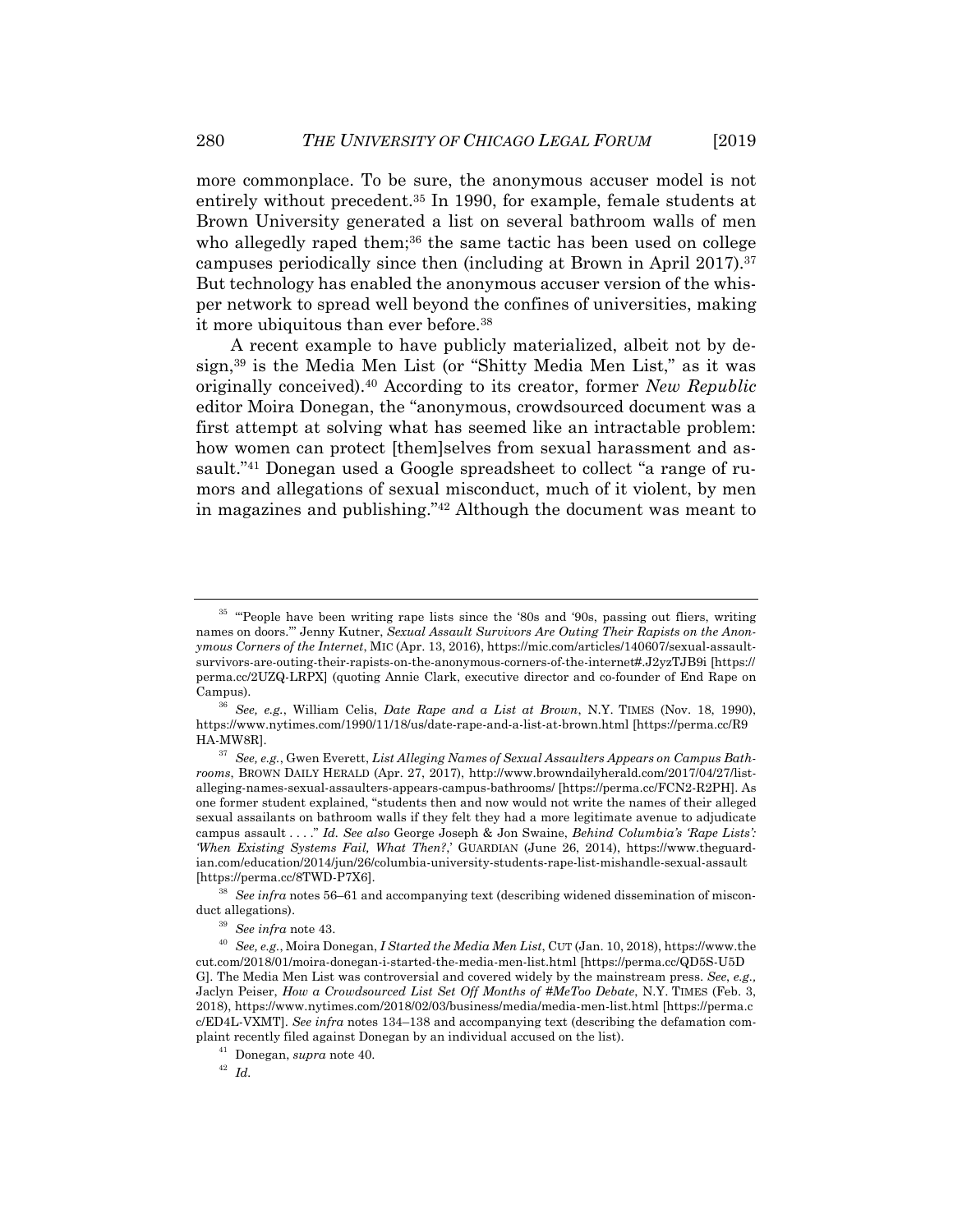be private in the sense that intended recipients were women in the industry43—that is, women in a position to warn or be warned about their predatory colleagues—it quickly went viral and was then made public.44 Before Donegan removed the document from the web, more than seventy men had been anonymously named as perpetrators of sexual misconduct, ranging from inappropriate behavior to criminal acts.45

In sum, networks featuring anonymous accusers are proliferating in the age of #MeToo.46 With the help of technology, women are increasingly able to share accounts of sexual violation without divulging their identities.47

2. Identification of accused

Unofficial reporting channels are meant to create safe spaces for women to relate their experiences of sexual misconduct. For the most part, these channels allow participants to identify the accused by name; indeed, the need for a safe space is intricately connected to this very function.

The notable exception is a publicly available spreadsheet that collects accounts of sexual misconduct in academia while expressly prohibiting the naming of an accused.48 The creator of the spreadsheet, Karen Kelsky, is a former professor who decided in the wake of the Harvey Weinstein scandal, "somebody needs to do this in the academy."49 Although the spreadsheet does not allow identification of either alleged victims or alleged perpetrators,<sup>50</sup> it was designed to include the names

<sup>49</sup> *Id.*

<sup>&</sup>lt;sup>43</sup> Id. See infra notes 48–52 and accompanying text (discussing open and restricted networks).<br><sup>44</sup> Id. See also Doree Shafrir, *What to Do with "Shitty Media Men"?*, BUZZFEED (Oct. 11, 2017),

https://www.buzzfeednews.com/article/doree/what-to-do-with-shitty-media-men [https://perma.cc/

 $^{45}$  Donegan, *supra* note 40. The spreadsheet contained a disclaimer noting, "This document is only a collection of misconduct allegations and rumors. Take everything with a grain of salt." *Id.* Donegan highlighted in red the names of men who were accused of physical sexual assault by more than one woman. *Id.*

<sup>46</sup> *See, e.g.*, Sapna Maheshwari, *Ad Agencies' Reckoning on Sexual Harassment Comes on Instagram, Anonymously*, N.Y. TIMES (Mar. 7, 2018), https://www.nytimes.com/2018/03/07/business/ media/diet-madison-avenue-instagram.html [https://perma.cc/UH4R-A9UH]; Kutner, *supra* note 35; Petrarca, *supra* note 5. 47 In the course of litigation, it is possible for a court to require the unmasking of an anony-

mous accuser's identity. *See infra* note 147 and accompanying text. Doxxing is also a threat to anonymity. (Other encryption related concerns lie beyond the scope of this discussion.) 48 Karen Kelsky, *When Will We Stop Elevating Predators*, CHRON. HIGHER ED. (Jan. 1, 2018),

https://www.chronicle.com/article/The-Professor-Is-In-When-Will/242110 [https://perma.cc/4TE2- MGZ2]. As the author, who is also the spreadsheet's creator, explained, she "intentionally left the definition of 'sexual harassment' open; contributors may share anything that they feel merits inclusion." *Id.*

 $50$  *Id.* Although some people identified the accused despite instructions to the contrary, Kelsky explained that, "[flor legal reasons, I removed the names from the Google doc as quickly as I saw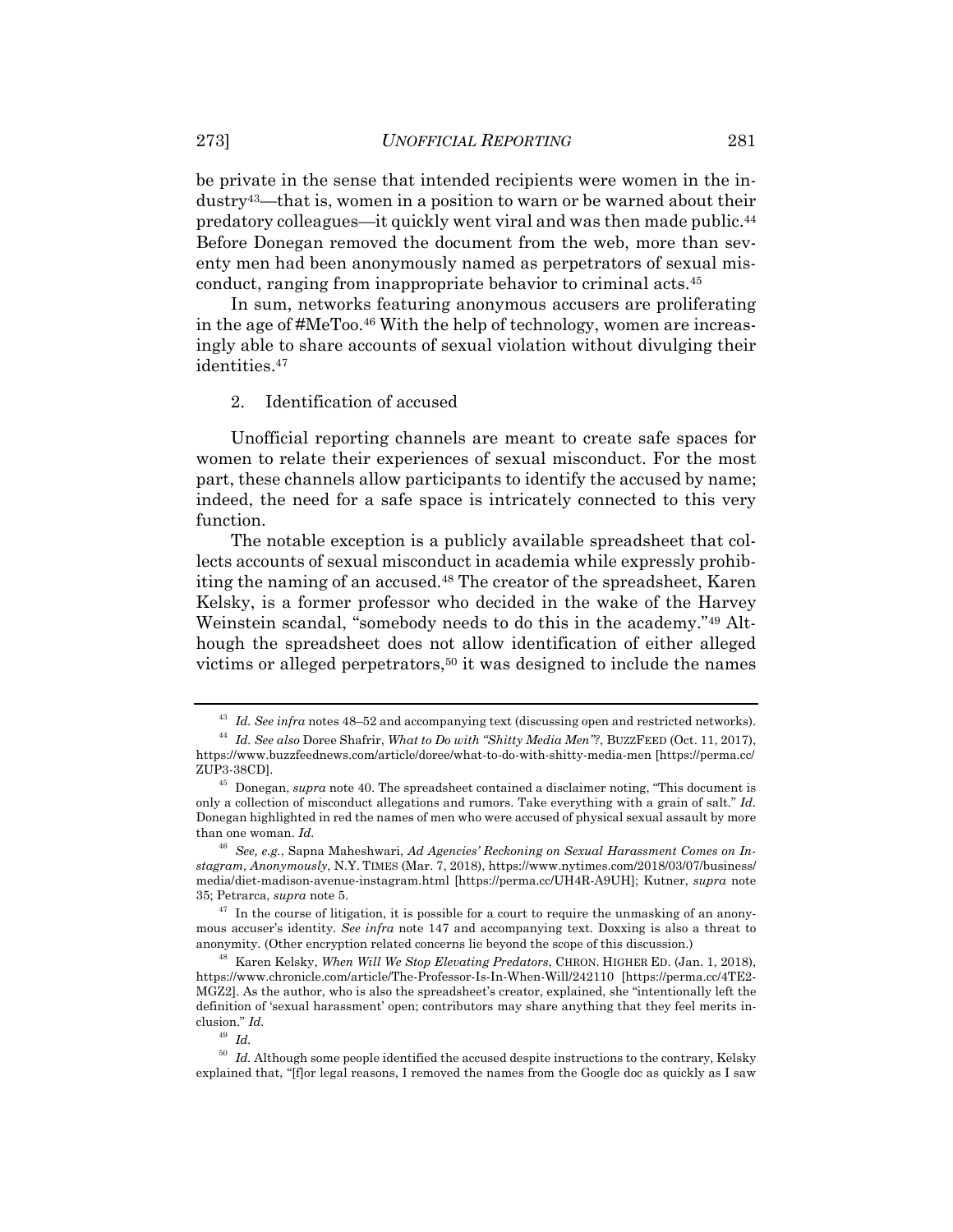of universities and departments, along with other pertinent infor-

The spreadsheet was published in December 2017; it quickly went viral and now contains nearly 2500 entries.52

#### 3. Channel access

mation.<sup>51</sup>

As whisper networks evolve from the "face-to-face" sharing model,<sup>53</sup> important questions of access are arising. In their traditional incarnation, whisper networks are only open to a select group of insiders,54 resulting in the exclusion of those who might have equal or greater need for the intelligence, including members of marginalized groups.55

This dynamic is beginning to change as technology facilitates the wider dissemination of victims' accounts.<sup>56</sup> Information can now be readily shared with a larger group of recipients who satisfy delineated criteria.57 Informal reporting has moved beyond the in-person paradigm, granting access to a range of intended recipients, including company co-workers,<sup>58</sup> industry employees,<sup>59</sup> and sorority sisters.<sup>60</sup>

le.com/spreadsheets/d/1S9KShDLvU7C-KkgEevYTHXr3F6InTenrBsS9yk-8C5M/htmlview?sle=tr

them." *Id.* Kelsky added that some of the men named privately are "still receiving promotions, accolades, chairs, and deanships." *Id.*

 $^{51}\,$  The crowdsourced survey asks participants "what happened and when, what the harasser's gender and position relative to the victim were at the time (professor, etc.), institution type and field, institutional responses and career consequences for the harasser (if any), and the impact of harassment on the career and health of the person who experienced it." Colleen Flaherty, *'Holding Space' for Victims of Harassment*, INSIDE HIGHER ED. (Dec. 8, 2017), https://www.insidehighered.c om/news/2017/12/08/what-can-crowdsourced-survey-sexual-harassment-academia-tell-us-about-p roblem [https://perma.cc/6AZ5-FEQD].<br><sup>52</sup> Karen Kelsky, *Sexual Harassment in the Academy: A Crowdsource Survey*, https://docs.goog

<sup>&</sup>lt;sup>53</sup> See supra notes 25–34 and accompanying text.<br><sup>54</sup> The size of the "insider" group may vary considerably, from small face-to-face gatherings to large technology-facilitated workplace or industry wide chats. *See infra* notes 57–59 and accompanying text. 55 Whisper networks are generally "based on trust, and any social hierarchy is rife with the

privilege of deciding who gets access to information." Jenna Wortham, *We Were Left Out*, N.Y. TIMES MAG., Dec. 2017, at 42. 56 After the Media Men list circulated, Jenna Wortham, a woman of color, wrote: "Despite my

working in New York media for [ten] years, [the Media Men List] was my first 'whisper' of any kind, a realization that felt almost as hurtful as reading the acts described on the list itself." *Id.* Wortham posited that women of color working in media may have been "perceived as outsiders, or maybe [they] weren't seen as vulnerable. [They] hadn't been invited to the happy hours or chats or email threads where such information is presumably shared." *Id.*

<sup>&</sup>lt;sup>57</sup> For instance, closed and secret Facebook groups provide private spaces for sharing allegations of misconduct. *See infra* note 71 and accompanying text.<br><sup>58</sup> *See infra* note 76 and accompanying text.<br><sup>59</sup> *Id.* 

<sup>60</sup> *See infra* note 74.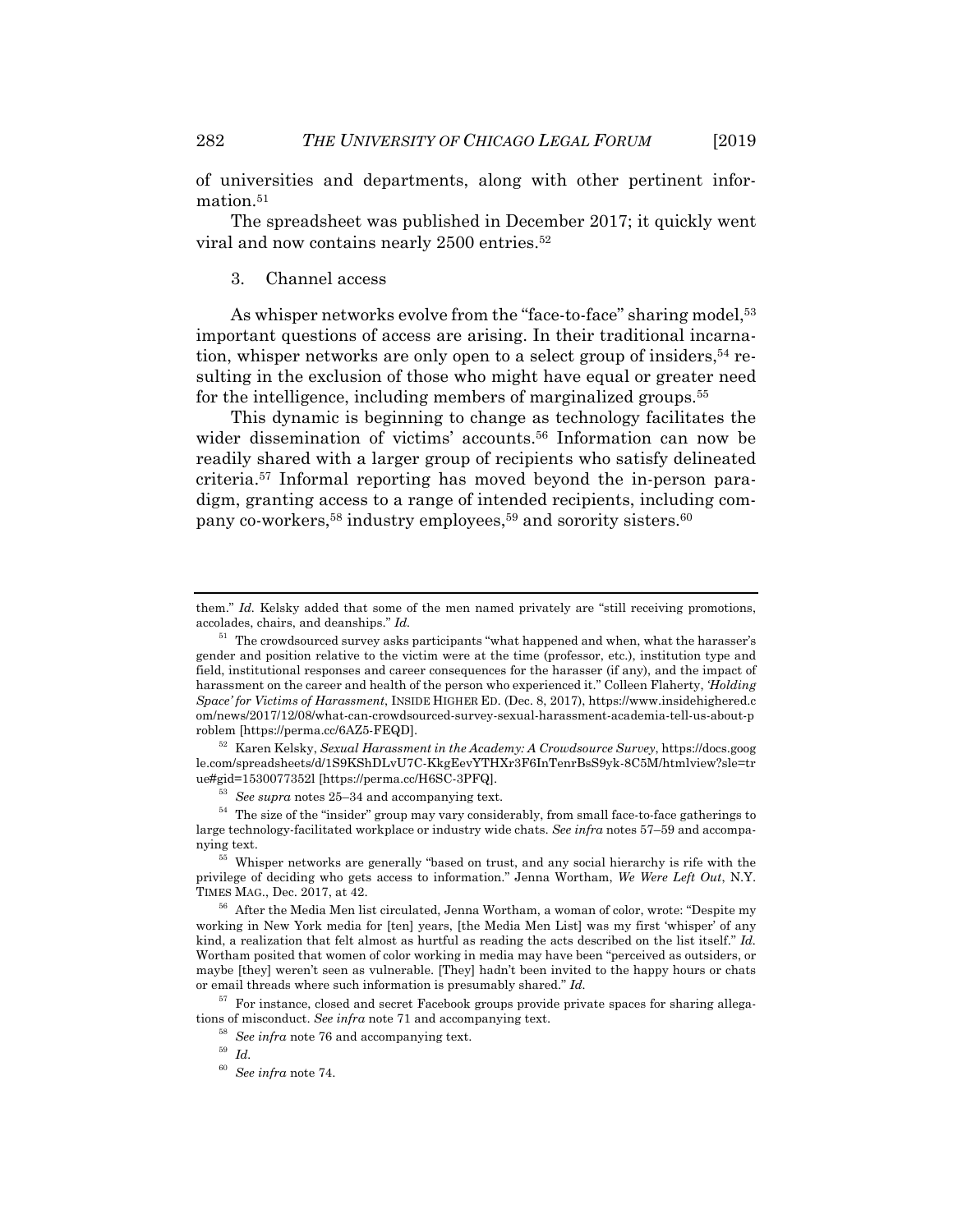Accusations are even being disclosed to the public writ large—in other words, informal complaint channels can allow unrestricted access.61 As the #MeToo movement reshapes societal responses to allegations of sexual misconduct,<sup>62</sup> channels for informal reporting are becoming almost unrecognizable from the whisper networks of old. These new channels are entirely open and increasingly commonplace.

B. Whisper Networks and Courts of Public Opinion

Unofficial channels for reporting sexual misconduct can best be categorized along two key dimensions: one is whether the accuser is anonymous; the other is whether access to the channel is restricted (or open to the public).

The resulting classification is depicted as follows:

|         |                            | Accuser                           |                                   |  |
|---------|----------------------------|-----------------------------------|-----------------------------------|--|
|         |                            | Anonymous                         | Named                             |  |
| Channel | Restricted<br>$\rm Access$ | Double Secret<br>Whisper Network  | Traditional<br>Whisper<br>Network |  |
|         | Open<br>Access             | Shadow Court<br>of Public Opinion | New Court of<br>Public<br>Opinion |  |

 To understand the unofficial reporting regime that has taken shape in the #MeToo era, it is useful to begin with the Traditional Whisper Network. We then turn to the remaining matrixes, which I call the Double Secret Whisper Network;<sup>63</sup> the Shadow Court of Public Opinion;64 and the New Court of Public Opinion.65

<sup>61</sup> *See infra* notes 80–96 and accompanying text. Unrestricted access (open) channels will be referred to as courts of public opinion; restricted access (closed) channels will be deemed variations of whisper networks. *See infra* notes 62–65 and accompanying text (depicting and explaining twoby-two matrix).<br><sup>62</sup> See supra notes 1–6 and accompanying text.<br><sup>63</sup> See infra notes 72–78 and accompanying text.<br><sup>64</sup> See infra notes 80–90 and accompanying text.<br><sup>65</sup> See infra notes 92–96 and accompanying text.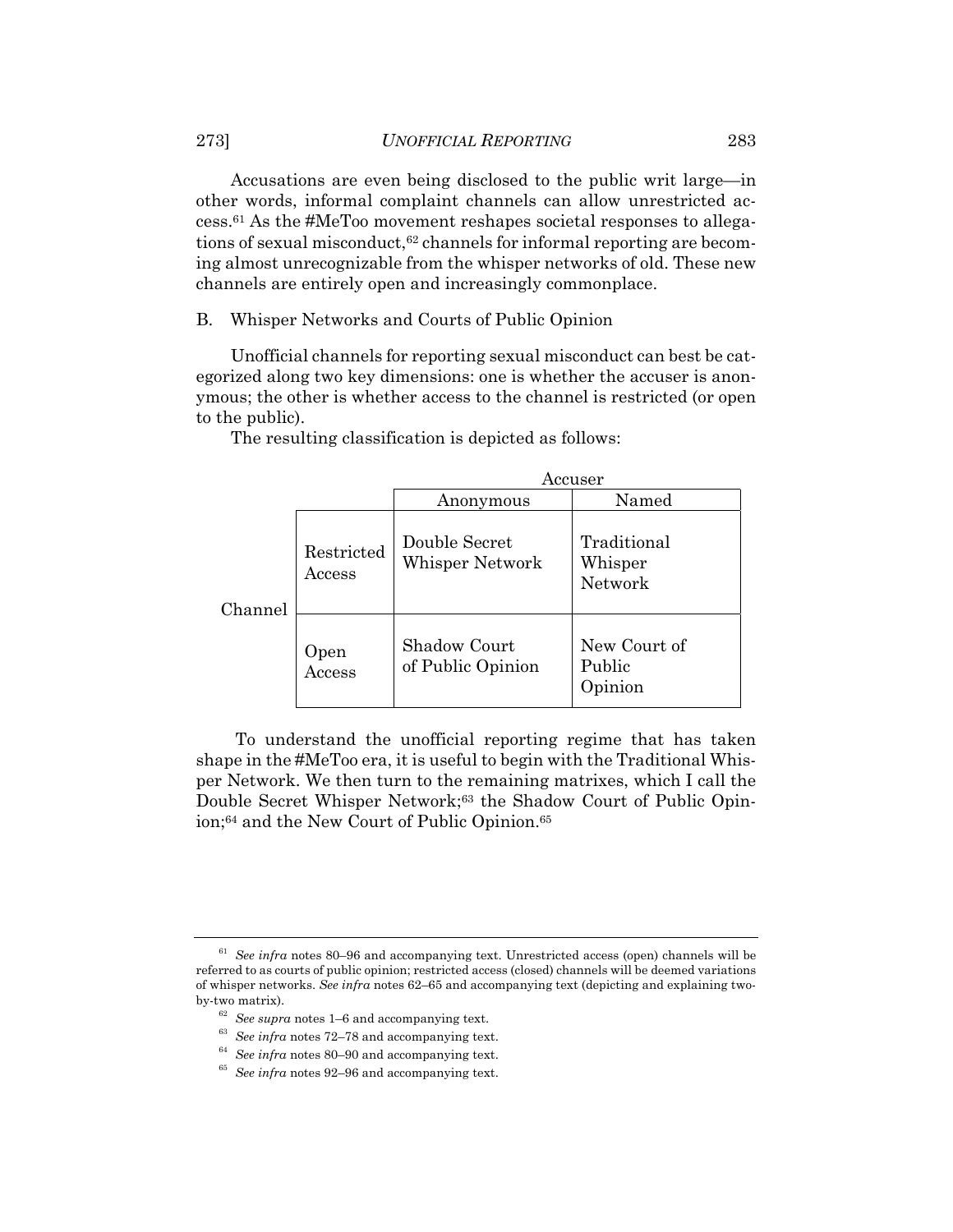#### 1. Traditional Whisper Network

Whisper networks enable women to share their accounts of sexual violation with select insiders.<sup>66</sup> The content of the information (and often, the existence of the network itself) remains secret—at least to the extent outsiders are not privy to it, as is generally the intent of those within the network.67 But, in contrast to the Double Secret Whisper Network, which allows for anonymous reports, networks in this category feature a known source of the accusation.68

The classic version of the Traditional Whisper Network entails face-to-face information exchange.69 This in-person sharing of allegations is hardly obsolete; anecdotal evidence suggests that whisper networks continue to thrive in many, perhaps even most, workplaces and educational settings.70

But because technology has enabled a more robust dissemination of information, no longer must the Traditional Whisper Network rely on face-to-face encounters. Where large or dispersed populations wish to report sexual misconduct within a select community—a particular challenge given changes in workplaces and on college campuses—technology can serve an important function in enhancing the adequacy of distribution channels. Updated formulations of the Traditional Whisper

<sup>&</sup>lt;sup>66</sup> See supra note 54.<br><sup>67</sup> In their classic formulation, whisper networks allow women to "share secret warnings via<br>word of mouth . . . . " Wortham, *supra* note 55. Whisper networks can, of course, be leaky.

<sup>&</sup>lt;sup>68</sup> Especially in larger groups of insiders, information may be passed along a chain of network members—in effect, generating hearsay. At some point, if an accusation becomes sufficiently attenuated from the original source, it might be considered "rumor" or "gossip." Nevertheless, insiders tend to perceive whisper networks as sources of useful information. *See* Jia Tolentino, *The Whisper Network after Harvey Weinstein and "Shitty Media Men*,*"* NEW YORKER (Oct. 14, 2017), https://www.newyorker.com/news/news-desk/the-whisper-network-after-harvey-weinstein-and-sh itty-media-men [https://perma.cc/RH8U-TKV3] ("Over time, in my experience, the whisper network always proves reasonably accurate: firings and settlements and investigations accrue to the names you've been hearing in different anecdotes for years. Gossip distorts details, but there are ways to test the information. Women ask for and examine sourcing; you know whether the story is firsthand or thirdhand. 'I've heard he gets grabby' is one type of information, and 'this guy physically hurt one of my best friends' is another.").<br><sup>69</sup> One commentator provided this description: "Hey, just so you know, don't be alone with X."

<sup>&#</sup>x27;I know you're new here. In case nobody has mentioned it, Y has raped women. That's a fact.' 'I'd call Z a creep, but I don't think he's dangerous in the way W is. I don't know, I could be wrong.' These are the kinds of warnings whispered in private among women in work spaces." Alex Press, *It's Time to Weaponize the "Whisper Network"*, VOX (Oct. 17, 2017), https://www.vox.com/first-person/2017/10/16/16482800/harvey-weinstein-sexual-harassment-workplace

<sup>[</sup>https://perma.cc/8M2F-DED9]. 70 *See* Tolentino, *supra* note 68 ("Three years ago, shortly after I moved to the city, I was introduced to the whisper network—the unofficial channel that women use to warn each other about men whose sexual behavior falls on the spectrum from creepy to criminal—for New York media. I had encountered these networks before, in college and grad school and in the Peace Corps."). *See, e.g.*, Crump, *supra* note 34.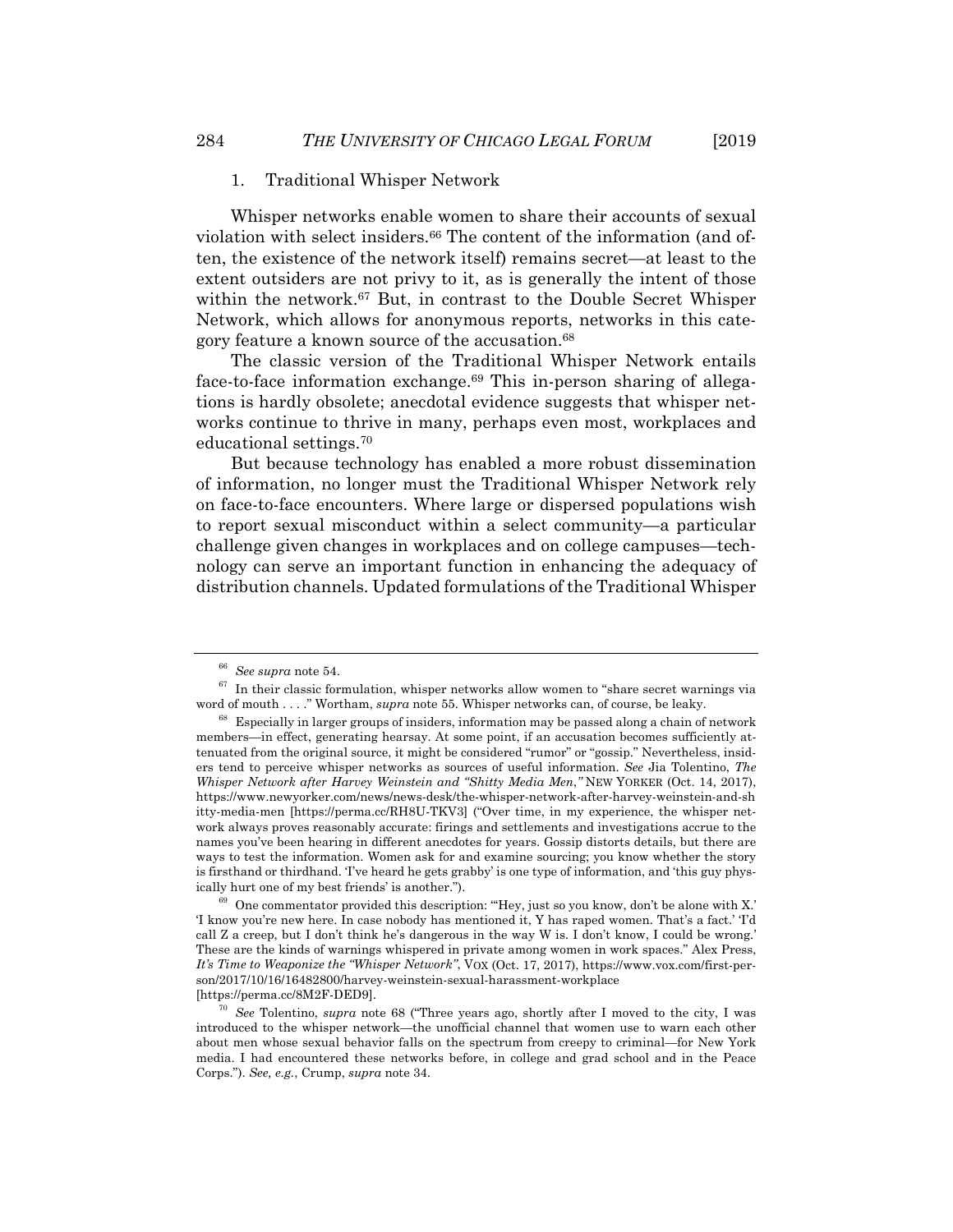network (for instance, invitation-only Facebook groups)<sup>71</sup> enable women identified by name to share their accounts across geographic distance but still within the confines of a private space.

#### 2. Double Secret Whisper Network

The Double Secret Whisper Network relies on technological innovation to anonymize the accuser.72 Not only is the content of the information kept secret from network outsiders; the identity of the reporter is also kept secret from network insiders.

This type of network is becoming more commonplace. The Media Men List, which was intended only for women in media,73 is just one example of how Google Docs is being used to facilitate the spread of anonymous allegations within a closed network.74

Sparked by the #MeToo movement, a wave of startups is creating apps to assist with anonymous information distribution on campus and in the workplace.75 This next generation of the Double Secret Whisper Network allows users to share their accounts of abuse with select audiences but in more technologically sophisticated ways. For instance, Blind enables employees at more than one hundred companies, including Amazon, Microsoft, and Google, to chat anonymously about workplace issues, including, often, sexual harassment and assault.76

<sup>71</sup> *See* Creswell & Hsu, *supra* note 23 (noting that through invitation-only Facebook groups, among other technologies, "women—and some men—are seeking catharsis and validation by sharing their stories"); Press, *supra* note 69 (mentioning email and Twitter Direct Messages as conduits for allegations). *See also* Tyler Kingkade, *Why Female Comedians Have a Secret World of Facebook Groups*, HUFFPOST (Aug. 31, 2016), https://www.huffingtonpost.com/entry/women-in-comedy-facebook-groups\_us\_57c5e82be4b078581f0fe6ba [https://perma.cc/5A4N-5Y3B] (discussing female comedians' use of private Facebook groups to exchange information about sexual harassment and

assault, among other topics). 72 The bathroom list is a non-technological analogue. *See supra* notes 36–37 and accompany-

ing text. 73 *See supra* note 43. 74 *See supra* notes 39–45 and accompanying text. Sorority women at Yale University have used Google Docs in similar fashion. *See, e.g.*, Abby Jackson, *Women at Yale Say They Developed a Secret Way to Protect Themselves from Dangerous Men Because the School Keeps Failing Them*, BUSINESS INSIDER (Jan. 23, 2018), https://www.businessinsider.com/yale-sexual-assault-allegations-2018-1 [https://perma.cc/5N27-ZWYJ] (describing a system that uses "anonymous Google forms to compile the names of men who women say are dangerous, and then prohibit them from attending certain social events"). 75 *See* Dwoskin & McGregor, *supra* note 19 (discussing "a wave of businesses emerging in the

wake of widespread revelations of sexual misconduct in workplaces," and observing that "[t]he startups, many of which have female founders or co-founders, want to disrupt a costly and persistent problem"); Kari Paul, *New Apps Help Victims of Sexual Assault and Harassment File Anonymous Reports*, MARKETWATCH (June 5, 2018), https://www.marketwatch.com/story/post-weinstein-new-apps-aim-to-out-predators-before-they-become-serial-abusers-2018-01-24 [https://perm a.cc/VZ2K-AYS4] ("Against the #MeToo movement backdrop, a new crop of apps and secure social networks are emerging to help victims report and address sexual harassment and assault. They aim to put the power in women's hands—and on their phones."). 76 *See* Sarah Buhr, *Uber Employees Are Chatting with Each Other about Uber's Leadership on*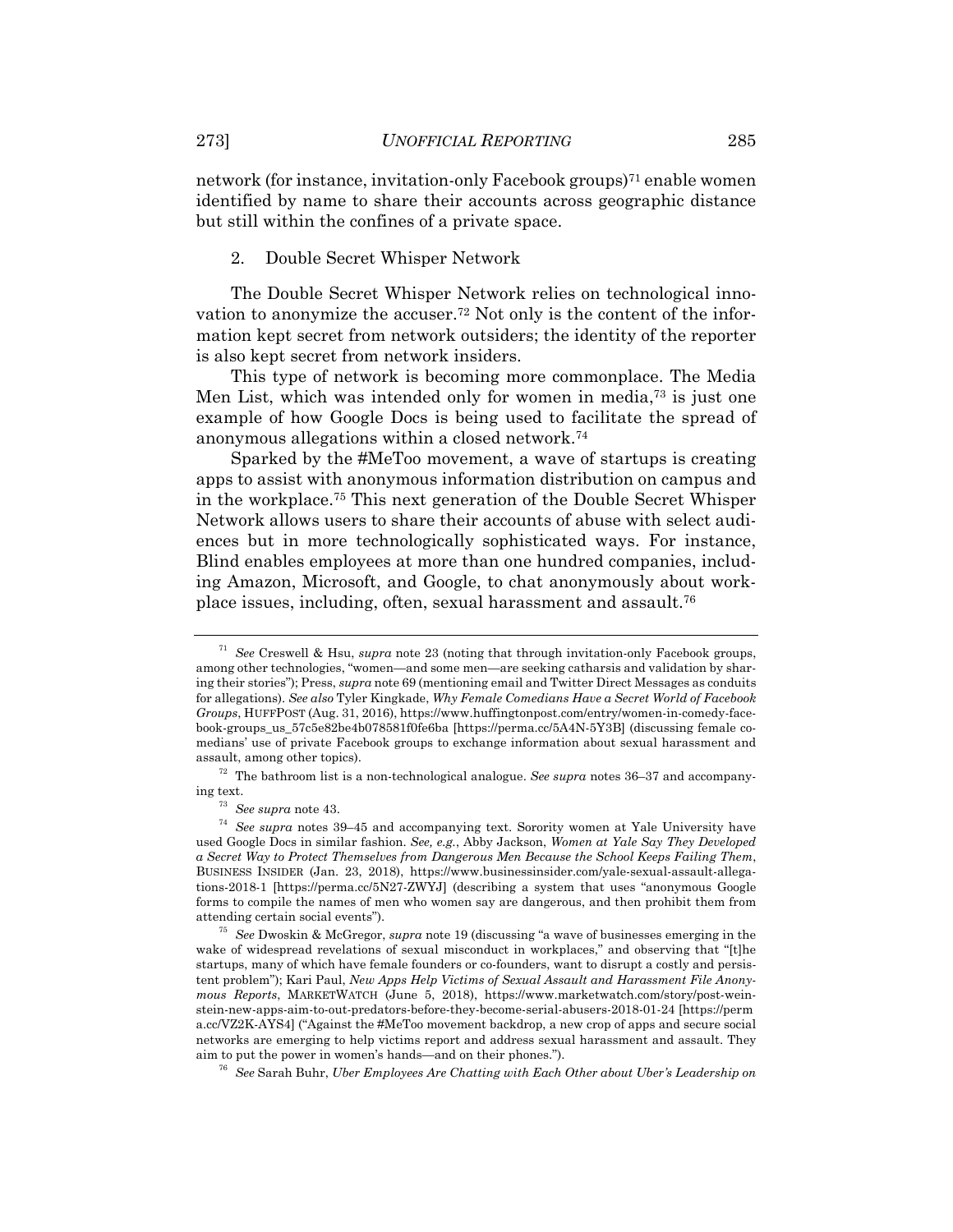A somewhat different iteration of the Double Secret Whisper Network—one designed as an information escrow77—narrows the intended audience of an anonymous report to victims of the same perpetrator. Rather than share their accounts with would-be targets (that is, designated group members), users disseminate their information even more selectively.78

#### 3. Shadow Court of Public Opinion

Open access channels for reporting abuse are an alternative to the network model. As with restricted access channels, publicly available channels can allow allegations to be made anonymously,79 which places them in the rather cloaked domain of the Shadow Court of Public Opinion. Although anyone can access these forums—indeed, far-flung distribution is intended—the accuser remains unidentified, making the information more nebulous.<sup>80</sup>

*Anonymous Workplace App Blind*, TECHCRUNCH (Feb. 25, 2017), https://techcrunch.com/2017/02/2 5/ubersecret/ [https://perma.cc/RSC7-YU87] ("[Blind] works by only allowing those within the same company to chat anonymously with each other."). 77 Emerging platforms like Callisto facilitate the "matching" of accusations in order to connect

victims of the same perpetrator. *See* Anjana Rajan et al., *Callisto: A Cryptographic Approach to Detect Serial Predators of Sexual Misconduct*, PROJECT CALLISTO (Mar. 29, 2018), https://www.projectcallisto.org/callisto-cryptographic-approach.pdf [https://perma.cc/A23U-Q6UP]. *See generally* Ian Ayres & Cait Unkovic, *Information Escrows*, 111 MICH. L. REV. 145 (2012) (arguing that information escrows can be deployed as an alternative method for both deterring and punishing repeat sexual violations). 78 *Id.*

 $^{79}\,$  Accusers may wish to remain anonymous to avoid the common repercussions of identifying themselves with a sexual misconduct allegation. *See* Itay Hod & Sharon Waxman, *After #MeToo: 12 Accusers Share What Happened Next, From Firing to More Trauma*, WRAP (Oct. 16, 2018), https ://www.thewrap.com/aftermetoo-12-accusers-what-happened-next-firing-more-trauma-harvey-we<br>instein/ [https://perma.cc/39EZ-VYPE]; see also infra note 81 and accompanying text.

See Kutner, *supra* note 35 ("These apps and sites are typically viewed as backwaters of the internet, defined by seedy rumors and anonymous backbiting. However, many survivors of sexual assault use them to expose their attackers, allowing victims to take control of their experiences. This shift has led to questions about the degree to which school administrations should be paying attention to what's said on these platforms, and what they can—and should—do about it.").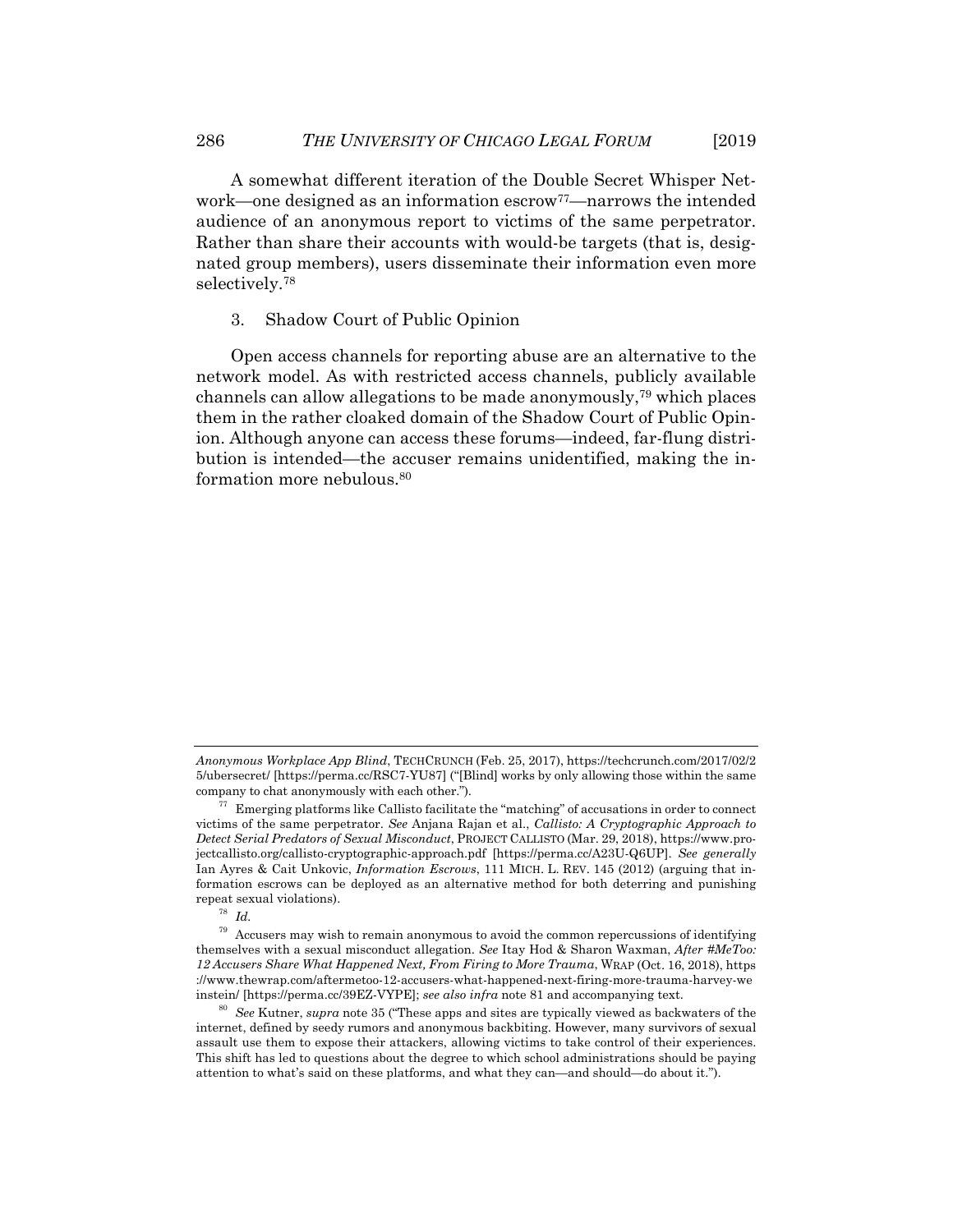Such avenues for sharing accounts of sexual misconduct are seemingly widespread.81 Of late, with #MeToo's focus on workplace harassment,<sup>82</sup> allegations often cluster around particular industries.<sup>83</sup> In comment threads<sup>84</sup> and Instagram posts, <sup>85</sup> both of which allow public access to anonymous accusations, unnamed women have recently exposed alleged predators in children's literature, $86$  advertising, $87$  and fashion. $88$ Notwithstanding the controversial nature of these platforms<sup>89</sup> and questions of legal liability that surround them,<sup>90</sup> for accusers intent on publicly exposing their abuser without identifying themselves, the Shadow Court of Public Opinion beckons.

4. New Court of Public Opinion

In the past two years, the #MeToo movement has made significant inroads in attacking longstanding societal dismissal of sexual misconduct claims.91 One way to understand this dynamic is that it is at once fueled by, and fueling, public allegations of sexual violation. What catapulted #MeToo was blockbuster reporting on the Harvey Weinstein story.92 The women in those accounts, many of whom were willing to speak on the record, came forward after years, even decades, to report

- 
- 

<sup>&</sup>lt;sup>81</sup> See id. ("Due to the stigma associated with sexual assault and the fear of being victimblamed by the police or their university's administration, many survivors feel uncomfortable coming forward with their stories. That's given rise to reports of rape on anonymous online forums like<br>Yik Yak, Whisper, College Confessions and campus-specific confessional Facebook groups.").

<sup>&</sup>lt;sup>82</sup> See supra notes 1–6 and accompanying text.<br><sup>83</sup> For a campus-based Shadow Court of Public Opinion, see Chris Quintana, Anonymous Web*site Aims to Out Sexual Assaulters at U. of Washington*, CHRON. HIGHER ED. (Oct. 9, 2018), https:// www.chronicle.com/article/Anonymous-Website-Aims-to-Out/244755 [https://perma.cc/68A7-TKL 7] (describing "Make Them Scared" as a "wiki dedicated to exposing the names of sexual harassers

<sup>&</sup>lt;sup>84</sup> See infra note 86 and accompanying text.<br><sup>85</sup> See Maheshwari, *supra note* 46 (describing allegations in the advertising industry); Pet-<br>rarca, *supra* note 5 (describing allegations in the fashion industry).

<sup>&</sup>lt;sup>86</sup> See Cohen & Hsu, *supra* note 5.<br><sup>87</sup> See Maheshwari, *supra* note 46.<br><sup>88</sup> See Petrarca, *supra* note 5.<br><sup>89</sup> See, e.g., Patrick Coffee, *Diet Madison Avenue'* Goes Dark on Instagram as Female Agency *Veterans Publish Oppositional Letter*, ADWEEK (Mar. 5, 2018), https://www.adweek.com/agencies/d iet-madison-avenue-goes-dark-on-instagram-as-female-agency-veterans-publish-oppositional-lett er/ [https://perma.cc/VNS6-7NUR]; Petrarca, *supra* note5; Kutner, *supra* note 35.<br><sup>90</sup> See infra notes 128–147 and accompanying text (discussing accusers' vulnerability to defa-

mation claims). 91 *See* Deborah Tuerkheimer, *Incredible Women: Sexual Violence and the Credibility Discount*,

<sup>166</sup> U. PA. L. REV. 1, 20–41 (2017) (identifying and documenting the phenomenon of "credibility discounting" in sexual violence cases).<br><sup>92</sup> See supra note 1 and accompanying text. For thorough accountings of these extraordinary

reporting feats, see JODI KANTOR & MEGAN TWOHEY, SHE SAID: BREAKING THE SEXUAL HARASSMENT STORY THAT HELPED IGNITE A MOVEMENT (2019); RONAN FARROW, CATCH AND KILL: LIES, SPIES, AND A CONSPIRACY TO PROTECT PREDATORS (2019).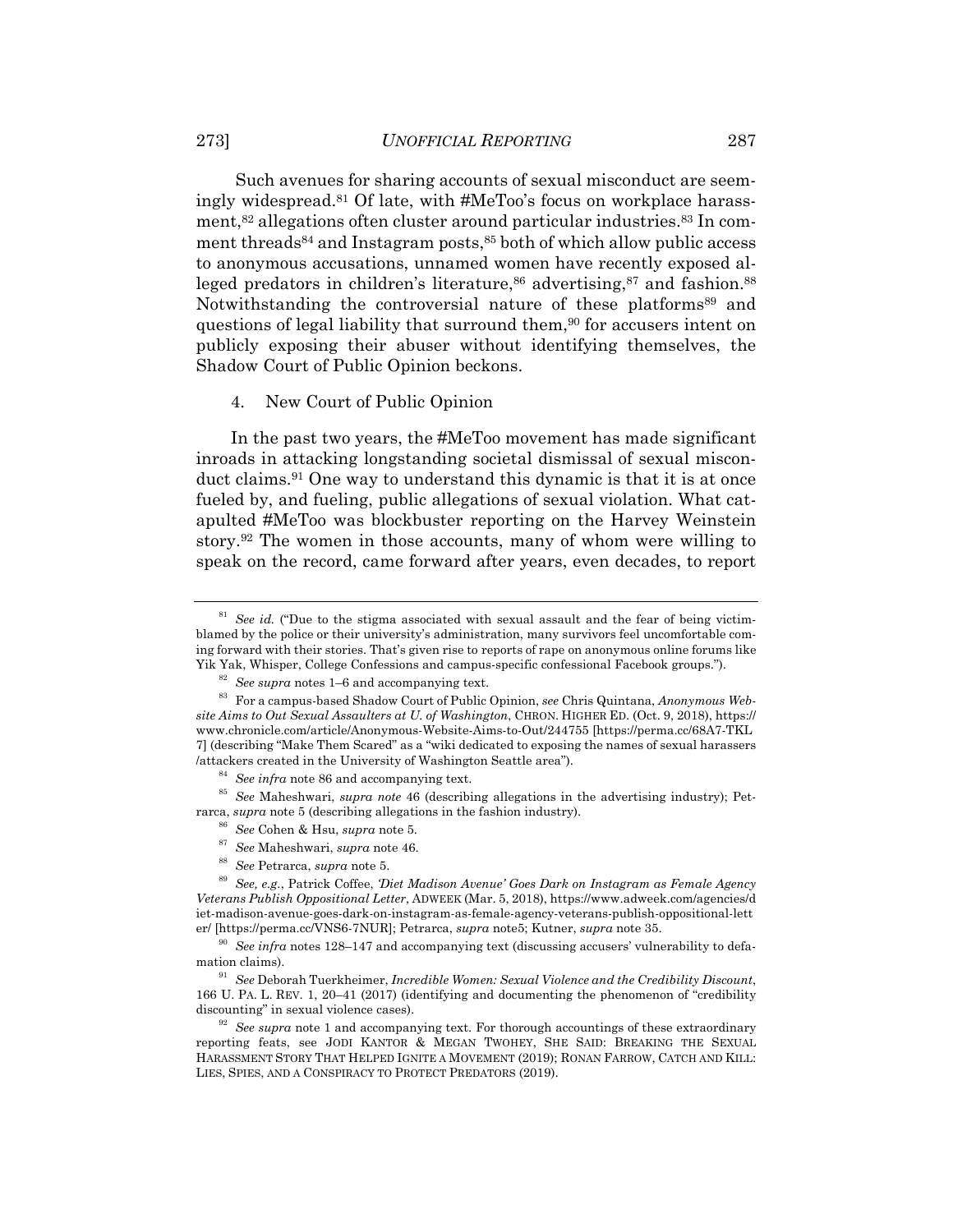their abuse unofficially. Since then, many women with allegations against high-profile men—women who, for myriad reasons, chose not to report through formal legal channels<sup>93</sup>—have done the very same, forsaking anonymity (unlike those who make public accusations in the Shadow Court of Public Opinion) in the New Court of Public Opinion.<sup>94</sup>

Twitter—with its use of a hashtag that gave the #MeToo movement its name—is also emerging as a repository for sexual misconduct accusations.95 As the movement advances, we can expect that survivors will

01/13/aziz-ansari-28355 [https://perma.cc/X8SS-M5Z3]. 95 *See, e.g.*, Alison Flood, *Three Women Go Public with Sherman Alexie Sexual Harassment Allegations*, GUARDIAN (Mar. 7, 2018), https://www.theguardian.com/books/2018/mar/07/three-wo men-go-public-with-sherman-alexie-sexual-harassment-allegations [https://perma.cc/X3XJ-FEH U] (describing accusations that first surfaced on Twitter); Molly Olmstead, *A Woman Accused a Prominent State Senator of Raping Her. She Says She Was Inspired by Christine Blasey Ford's Testimony*, SLATE, Sept. 28 2018, https://slate.com/news-and-politics/2018/09/joe-fain-washingtonstate-senator-rape-investigation.html [https://perma.cc/PF6Z-5LL5]; Kristine Phillips, *Pulitzer Prize-Winning Author Junot Diaz Accused of Sexual Misconduct, Misogynistic Behavior*, WASH. POST (May 6, 2018), https://www.washingtonpost.com/news/arts-and-entertainment/wp/2018/05/0 5/pulitzer-prize-winning-author-junot-diaz-accused-of-sexual-misconduct-misogynistic-behavior/? utm\_term=.45b050865128 [https://perma.cc/NM4X-R65Z].

<sup>93</sup> *See* Hod & Waxman, *supra* note 79. After reporting unofficially, several accusers then opted to cooperate with official investigations. *See, e.g.*, Ronan Farrow, *Behind the Scenes of Harvey Weinstein's Arrest*, NEW YORKER (May 24, 2018), https://www.newyorker.com/news/news-desk/behind-the-scenes-of-harvey-weinsteins-impending-arrest [https://perma.cc/6WDU-VDWB] (explaining that, the day after her allegations of sexual assault by Harvey Weinstein were publicly reported in the *New Yorker*, one accuser was contacted by New York Police Department detectives and agreed to cooperate with Weinstein's prosecution); Associated Press, *Special Prosecutor Interviewing Women who Accused Eric Schneiderman of Abuse*, N.Y. L. J. (May 23, 2018), https://www.l aw.com/newyorklawjournal/2018/05/23/special-prosecutor-interviewing-women-who-accused-ericschneiderman-of-abuse/ [https://perma.cc/SZT5-4KUS] (describing prosecutor's ongoing interviews with women who first disclosed allegations of abuse by Attorney General Eric Schneiderman in the *New Yorker*). 94 *See supra* note 5. *See also* Anderson Cooper, *Mario Batali and the Spotted Pig*, CBS 60

MINS. (May 20, 2018), https://www.cbsnews.com/news/mario-batali-and-the-spotted-pig-nyc/ [http: //perma.cc/D6JN-4EYA]; Jim DeRogatis & Marisa Carroll, *"He's A Predator": Two More Women Speak Out About R. Kelly's Alleged Sexual Abuse*, BUZZFEED (May 4, 2018), https://www.buzzfeedne ws.com/article/jimderogatis/r-kelly-sexual-abuse-allegations-lizzette-martinez-times-up [https://p erma.cc/298D-SQPU]; Jane Mayer & Ronan Farrow, *Four Women Accuse New York's Attorney General of Physical Abuse*, NEW YORKER (May 7, 2018), https://www.newyorker.com/news/news-desk/ four-women-accuse-new-yorks-attorney-general-of-physical-abuse [https://perma.cc/5258-P2F8]. Given the professional training of, and constraints on, reporters, stories of sexual misconduct that appear in the mainstream media are typically well corroborated. *See, e.g.*, Irin Carmon & Amy Brittain, *Eight Women Say Charlie Rose Sexually Harassed Them—with Nudity, Groping and Lewd Calls*, WASH. POST (Nov. 20, 2017), https://www.washingtonpost.com/investigations/eight-wom en-say-charlie-rose-sexually-harassed-them--with-nudity-groping-and-lewd-calls/2017/11/20/9b16 8de8-caec-11e7-8321-481fd63f174d\_story.html?utm\_term=.201fe12ef99a [https://perma.cc/G2BM -J5ZB]; Kantor & Twohey, *supra* note 1; Mayer & Farrow, *supra* note 94. Although the term "credibly accused" has become a staple of secondary reporting on #MeToo allegations, not all reporting on sexual misconduct allegations is immune from criticism. For one #MeToo era story that was widely perceived as falling short of journalistic standards, *see* Katie Way, *I Went on a Date with Aziz Ansari. It Turned Into the Worst Night of My Life,* BABE (Jan. 13, 2018), https://babe.net/2018/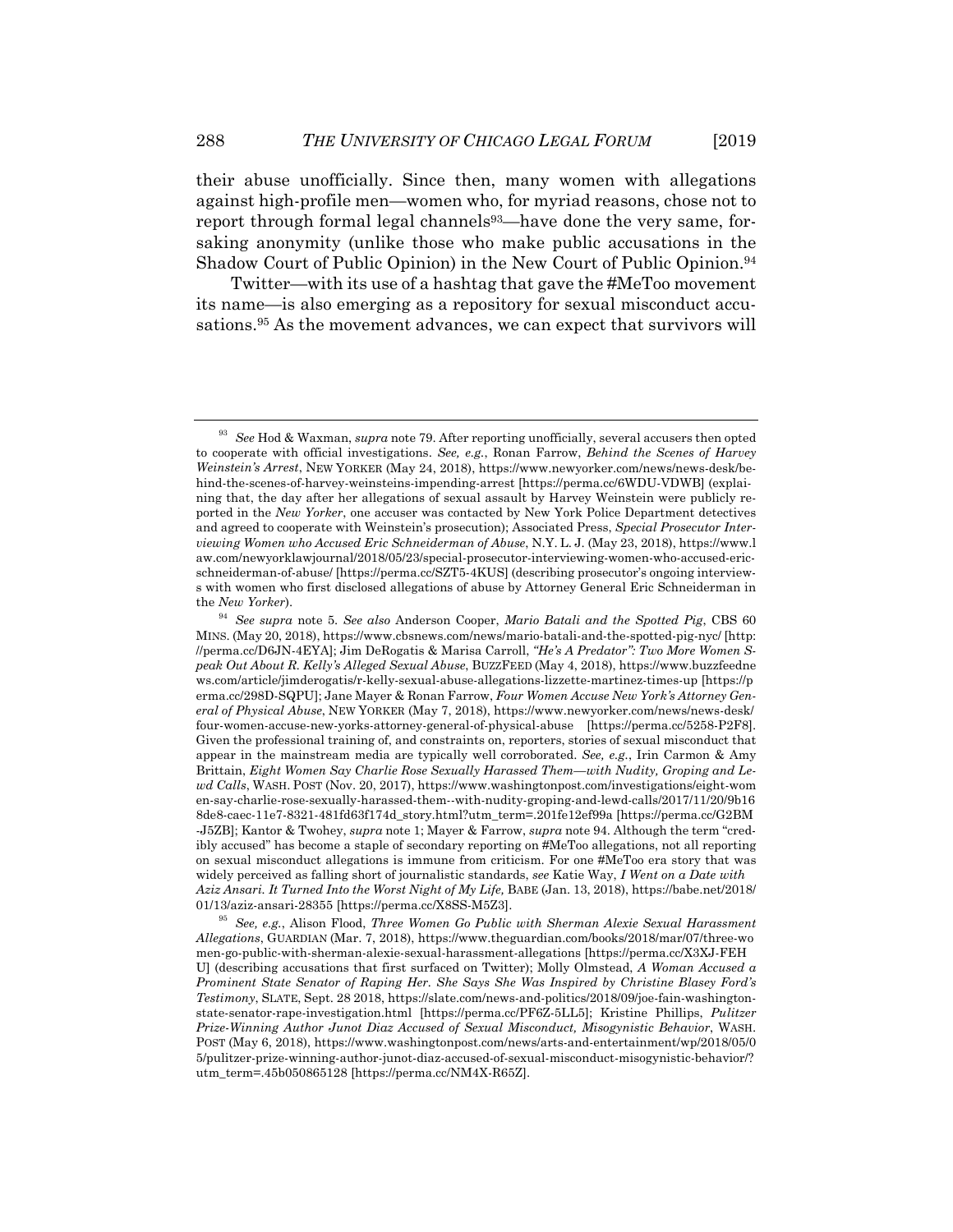more routinely bring their allegations to the New Court of Public Opinion.96

#### III. INFORMAL REPORTING DANGERS

The sudden ascendance of an unofficial reporting regime is, in many ways, a mark of progress. Newfound willingness on the part of countless women and men to complain about sexual misconduct indicates that the benefits of informally reporting abuse—anonymously or not—are increasingly perceived as outweighing the costs. Nothing that follows is meant to deny the functionality of unofficial reporting channels in a world where official systems for redressing sexual misconduct are largely ineffectual.97 But there are risks associated with the rise of informal accusation, particularly if official mechanisms for processing allegations of abuse do not simultaneously evolve so as to become, sooner or later, the primary repositories for these allegations.

The dominance of unofficial reporting is best understood as a problem of transition.98 Rather than remain a dominant feature of our societal approach to sexual assault and harassment, the proliferation of informal complaints should underscore the need to invigorate our systems of formalized redress.99 The alternative scenario—perpetual lopsidedness in the official/unofficial response ratio100—raises several sets of concerns.

#### A. Limited Accountability

Whisper networks sacrifice the pursuit of offender accountability in the interest of achieving other benefits. For women who report through restricted access channels, regardless of whether they did so anonymously, this tradeoff is generally accepted as an inherent feature

<sup>96</sup> *See* Kate Thayer, *Sexual Assault Survivors Are Publicly Accusing Attackers on Social Media. But at What Cost?*, CHI. TRIB. (Dec. 14, 2018), https://www.chicagotribune.com/lifestyles/ctlife-facebook-sex-assault-allegations-20181212-story.html [https://perma.cc/8WCU-ZYL5] ("A Chicago woman took to Facebook last week to describe, in graphic detail, how a man she knows tried to rape her, naming him and including his photo in a post that was shared more than [a thousand] times in a matter of days.").<br><sup>97</sup> For a thorough analysis, *see* Tuerkheimer, *supra* note 14.<br><sup>98</sup> See Lesley Wexler, Jennifer Robbennolt & Colleen Murphy, *#MeToo, Time's Up, and Theori-*

*es of Justice*, 2019 U. ILL. L. REV. 45, 90–107 (2019) (applying theories and practices of transitional justice to the #MeToo movement). 99 *See* Melissa Murray, *Consequential Sex: #MeToo,* Masterpiece Cakeshop*, and Private Sex-*

*ual Regulation*, 113 NW. U. L. REV. 825, 880 (2019) (noting that the current "colonization" of the state's regulatory space by the #MeToo movement appears to be temporary).

 $100$  To be clear, I am not arguing that informal reporting should entirely disappear as an option but rather that the frequency of formal reporting should increase in both relative and absolute terms.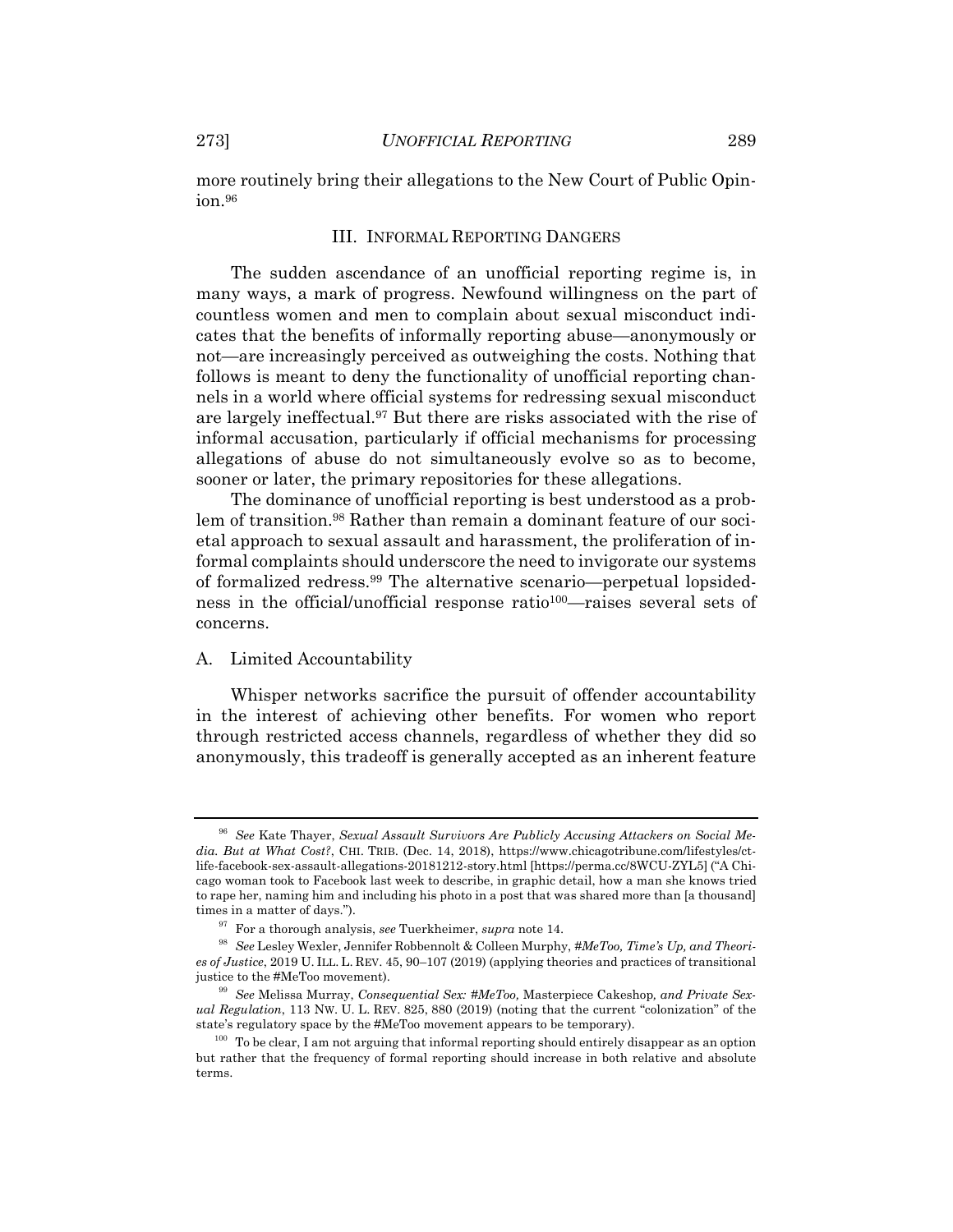of the network model.101 Since the recipients of the report are members of the vulnerable community, rather than those in positions of power over the abuser, it is highly unlikely that any mechanisms of accountability will be triggered by a victim's unofficial complaint.

The growing use of open access channels complicates this account. When named women come forward in the New Court of Public Opinion, consequences may result.102 Relatedly, when anonymous women make accusations in the Shadow Court of Public Opinion, these accusations can launch formal processes that may also lead to consequences.103 In the age of #MeToo, men initially accused of misconduct in the Courts of Public Opinion (which include both the Shadow Court of Public Opinion<sup>104</sup> and the New Court of Public Opinion)<sup>105</sup> have faced job loss,<sup>106</sup> suspension,<sup>107</sup> revocation of honors,<sup>108</sup> and economic penalties imposed by businesses and consumers alike.109 They have also been disgraced in

<sup>101</sup> Indeed, for some women, the lack of accountability is a chief benefit. *See* Donegan, *supra*  note 40 ("[T]he value of the spreadsheet was that it had no enforcement mechanisms: Without legal or professional power, it offered an impartial, rather than adversarial, tool to those who used it. It was intended specifically not to inflict consequences, not to be a weapon  $\dots$ .").<br><sup>102</sup> For a discussion of the process concerns raised, *see infra* notes 116–127 and accompanying

text. 103 As a general proposition, formal processes move forward only if an accuser is identified and

willing to cooperate with investigators. While the contours of these processes are varied and often opaque, sanctioning bodies are unlikely to impose a penalty based only on an anonymous accusation. The scenario change may change, of course, where an anonymous accusation triggers an investigation that generates corroboration of the account—for instance, a third-party witness, electronic evidence, or an admission by the accused.<br><sup>104</sup> See supra notes 71–90 and accompanying text.<br><sup>105</sup> See supra notes 91–96 and accompanying text.<br><sup>105</sup> See Sarah Almukhtar et al., *After Weinstein: 71 Men Accused of* 

*Their Fall From Power*, N.Y. TIMES (Feb. 8, 2018), https://www.nytimes.com/interactive/2017/11/1 0/us/men-accused-sexual-misconduct-weinstein.html [https://perma.cc/JVX9-DUKD] (listing men "fired or forced to resign after accusations of sexual misconduct that ranged from inappropriate comments to rape"). 107 *See id.* (listing men who have faced "suspensions and other fallout"). 108 *See* Susan Adams, *Steve Wynn Loses Naming Rights at U Penn After Sexual Misconduct* 

*Allegations*, FORBES (Feb. 1, 2018), https://www.forbes.com/sites/susanadams/2018/02/01/the-university-of-pennsylvania-is-stripping-steve-wynns-name-from-a-campus-plaza/#2addd4767df5 [htt ps://perma.cc/EL7G-TZ2K]; Louis Lucero II, *Charlie Rose Has Honors from Two Journalism Schools Rescinded*, N.Y. TIMES (Nov. 24, 2017), https://www.nytimes.com/2017/11/24/us/charlierose-awards.html [https://perma.cc/CZ7Z-SPUA]; Jane C. Hu, *In the Aftermath of #MeToo, Which Names in Science Should be Replaced?* QUARTZY (Sept. 19, 2018), https://qz.com/quartzy/1394785/ replacing-names-in-science-after-metoo/ [https://perma.cc/JFJ9-AXK9]. 109 *See*, *e.g.*, DeRogatis & Carroll, *supra* note 94 (describing post-#MeToo responses to longtime

sexual misconduct allegations against R. Kelly). In the wake of the #MuteRKelly campaign and the release of *Surviving R. Kelly*, a documentary series first aired in early 2019, Kelly was indicted on a range of sex offenses by multiple prosecutor's offices. *See* Jason Meisner, Madeline Buckley, & Megan Crepeau, *R. Kelly Hit with Federal Indictments in New York, Chicago; Faces New Racketeering, Sex Crime Charges, Allegations He Paid to Recover Sex Tapes and Cover Up Conduct*, CHI. TRIB. (Jul. 12, 2019), https://www.chicagotribune.com/news/criminal-justice/ct-r-kelly-arrested-federal-charges-20190712-6ghntysw3zf3lpncn4owcfzyje-story.html [https://perma.cc/VU2J -ZAQP] (summarizing the criminal charges pending against Kelly).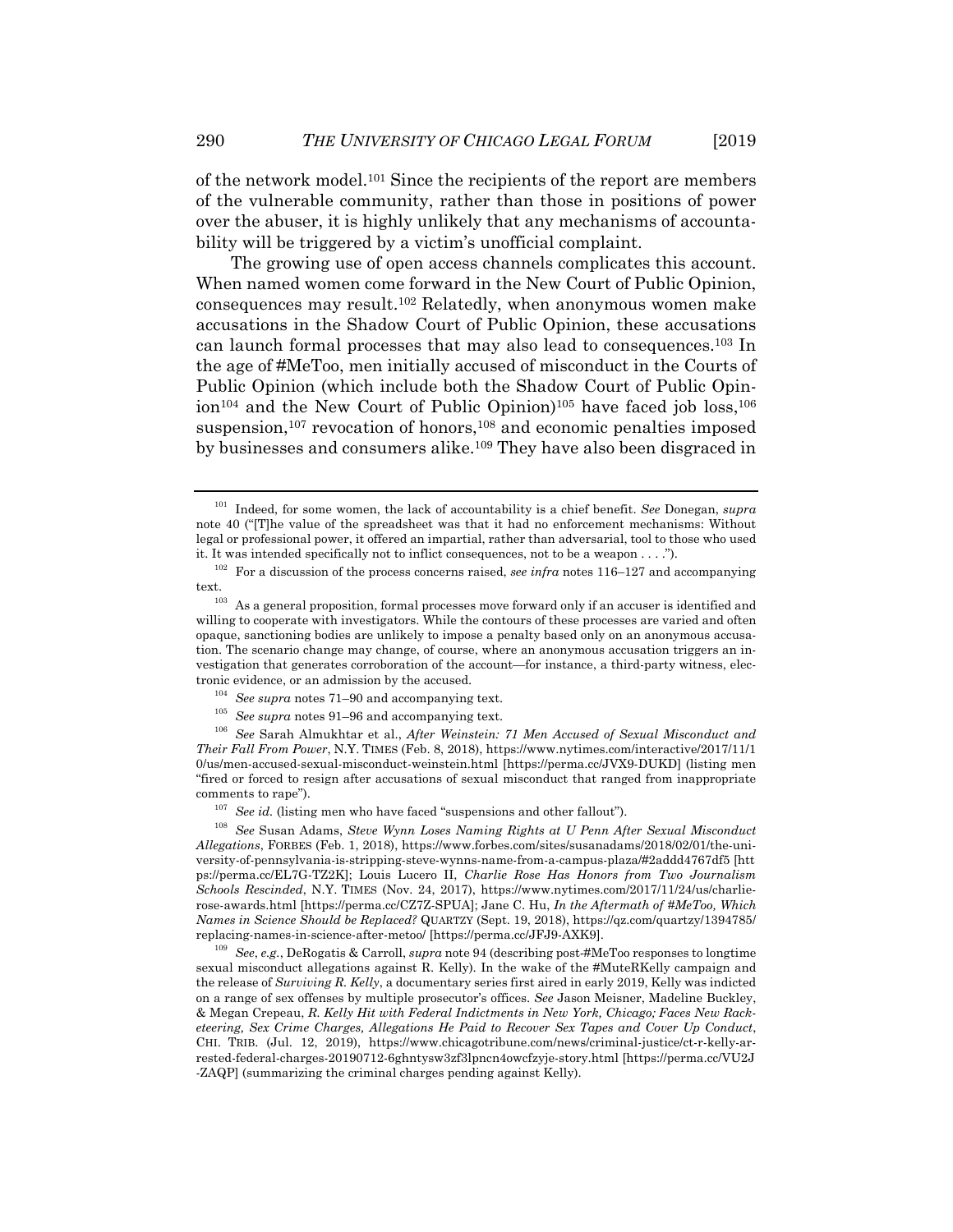the eyes of family, friends, and the general public, although the sustained effects of sexual abuse-based stigma remain to be seen.<sup>110</sup>

Momentarily bracketing concerns related to process,<sup>111</sup> it is useful to observe that the consequences stemming from the Court of Public Opinion may qualify as only partial accountability. One precondition for full accountability might be a degree of proportionality between the infraction and the attendant repercussion. Another might entail a level of transparency that enables those harmed by the misconduct to feel vested in the abuser's penance. Perhaps accountability requires a mechanism for conveying collective condemnation of the transgression. And so on.

My aim here is not to elaborate a thick meaning of accountability but to gesture at the kinds of considerations that might come into play when we assess what is missing even when unofficial reporting yields consequences.112 Further to this concern, many commentators have presupposed that individual accountability can be analyzed without regard to the relevant legal framework. In my view, it cannot. Although not all sexual misconduct is regulated by law, much of the misconduct being disclosed in the #MeToo era *is* prohibited by criminal law, tort law, Title IX, Title VII, or some combination. When this conduct results in only extra-legal consequences, there is a troubling gap between the available formal remedy and the outcome imposed instead. In other words, the measure of accountability cannot be abstracted from what is dictated by our system of laws.

In the Courts of Public Opinion, the limits of accountability are compounded by the problem of inequity. Access to channels that hold the greatest promise of generating some consequence, however inadequate, is markedly unequal. Most victims of sexual assault and harassment do not have connections to mainstream media reporters. Moreover, for women whose abusers are not the subject of intense public

<sup>110</sup> *See* Amanda Arnold, *The Men Who Are Plotting Their Post-#MeToo Comebacks*, CUT (Apr. 19, 2018), https://www.thecut.com/2018/04/comeback-men-sexual-harassment-me-too.html [https: //perma.cc/KBA6-G274] (describing comeback efforts on the part of Charlie Rose, Mario Batali, Matt Lauer, Lorin Stein, Garrison Keiller, Louis C.K., and Al Franken); Stassa Edwards, *Redemption Is Inevitable for Powerful Men*, JEZEBEL (Apr. 20, 2018), https://jezebel.com/redemption-isinevitable-for-powerful-men-1825364533 [https://perma.cc/A3T3-ZKHV]; Rebecca Traister, *Too Much, Too Soon*, CUT (Aug. 28, 2018), https://www.thecut.com/2018/08/louis-c-k-and-matt-lauer-wha t-do-their-comebacks-mean.html [https://perma.cc/L5Y4-UDFC].<br>  $^{111}$  See infra notes 116–127 and accompanying text.<br>  $^{112}$  For a discussion of the tenets of accountability in the restorative justice context, see Wexler

et al., *supra* note 98, at 68–81 (discussing the importance of responsibility taking, harm repair, redemption and reintegration).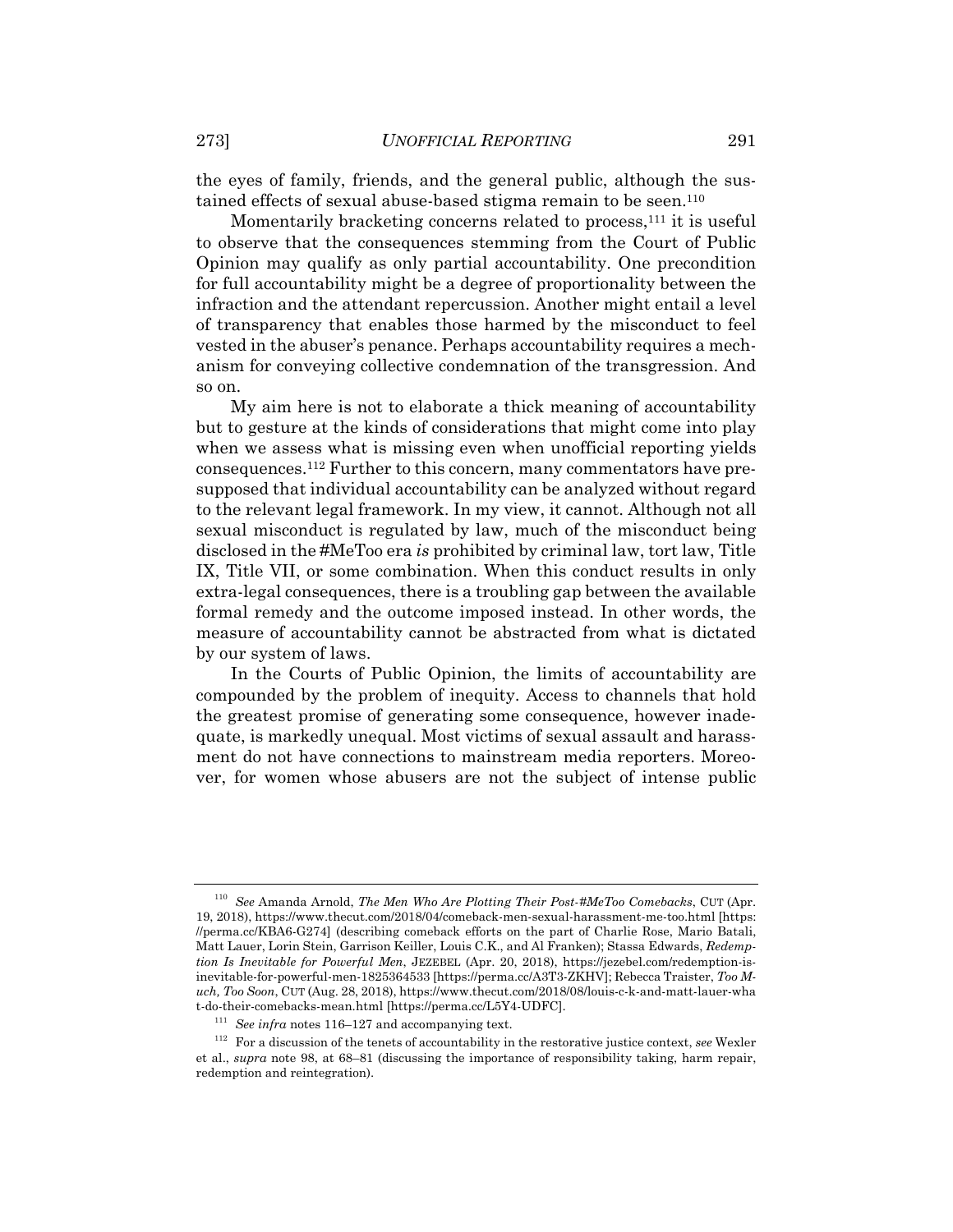interest,<sup>113</sup> resort to traditional media outlets is typically not an option.114 In short, those especially vulnerable to workplace sexual misconduct—women of color and women in low-wage jobs—are cut off from mechanisms of informal reporting that, among the unofficial options, may offer the greatest hope of prompting offender accountability, however meager.<sup>115</sup>

#### B. Process Void (and Its Strategic Deployment)

Alongside the resurgence of the #MeToo movement, unmistakable signs of resistance or "backlash" have emerged.116 Among the primary drivers of this opposition is a concern for innocent men tarnished without the benefit of a fair process. This fear of false allegations has become

Rebecca Traister, *Your Reckoning. And Mine.*, CUT (Nov. 12, 2017), https://www.thecut.com/2017/1 1/rebecca-traister-on-the-post-weinstein-reckoning.html [https://perma.cc/P6SU-B7TF]. 114 *See id.* To be sure, even if were an option, not all women would want their allegations of

misconduct publicly reported. *See* Michelle Toglia, *Why Did Some Women Choose Not to Post a "Me Too" Story? Women Share Why They Didn't Participate in the Movement*, BUSTLE (Oct. 20, 2017), https://www.bustle.com/p/why-did-some-women-choose-not-to-post-a-me-too-story-women-sharewhy-they-didnt-participate-in-the-movement-2961946 [https://perma.cc/S9EY-JVKE]. S*ee also* Laura Gianino, *I Went Public with My Sexual Assault. and Then the Trolls Came for Me.*, WASH. POST (Oct. 18, 2017), https://www.washingtonpost.com/news/posteverything/wp/2017/10/18/i-went -public-with-my-sexual-assault-and-then-the-trolls-came-for-me/?noredirect=on&utm\_term=.195

86c035348 [https://perma.cc/P7QR-SP6V].<br><sup>115</sup> Even social media, which is more accessible than mainstream media to victims of sexual misconduct, may be effectively off-limits to many members of marginalized communities. *See generally* Jamillah Bowman Williams, *Big Data Insights: #MeToo, Law, and Social Change*, 2019 U. CHI. LEGAL F. 371 (2019)*.* As California Assemblywoman Lorena Gonzalez put it, "The MeToo movement . . . can't just be for women who have a Twitter account.'' Charisse Jones, *When Will MeToo Become WeToo? Some Say Voices of Black Women, Working Class Left Out*, USA TODAY (Oct. 9, 2018), https://www.usatoday.com/story/money/2018/10/05/metoo-movement-lacks-diversit

<sup>116</sup> See, e.g., Jia Tolentino, *The Rising Pressure of the #MeToo Backlash*, NEW YORKER (Jan. 24, 2018), https://www.newyorker.com/culture/culture-desk/the-rising-pressure-of-the-metoo-backlas h [https://perma.cc/S9HW-68SV].

 $113$  #MeToo's attention to allegations of sexual misconduct by prominent men has unleashed a torrent of disclosures that never generate public attention. About a month after allegations against Harvey Weinstein were reported in the *New York Times*, Rebecca Traister wrote:

Since the reports of Weinstein's malevolence began to gush, I've received somewhere between five and [twenty] emails every day from women wanting to tell me their experiences: of being groped or leered at or rubbed up against in their workplaces. They tell me about all kinds of men—actors and publishers; judges and philanthropists; store managers and social-justice advocates; my own colleagues, past and present who've hurt them or someone they know. It happened yesterday or two years ago or [twenty]. Few can speak on the record, but they all want to recount how the events changed their lives, shaped their careers; some wish to confess their guilt for not reporting the behavior and thus endangering those who came after them. There are also women who *do* want to go on the record, women who've summoned armies of brave colleagues ready to finally out their repellent bosses. To many of them I must say that their guy isn't well known enough, that the stories are now so plentiful that offenders must meet a certain bar of notoriety, or power, or villainy, before they're considered newsworthy.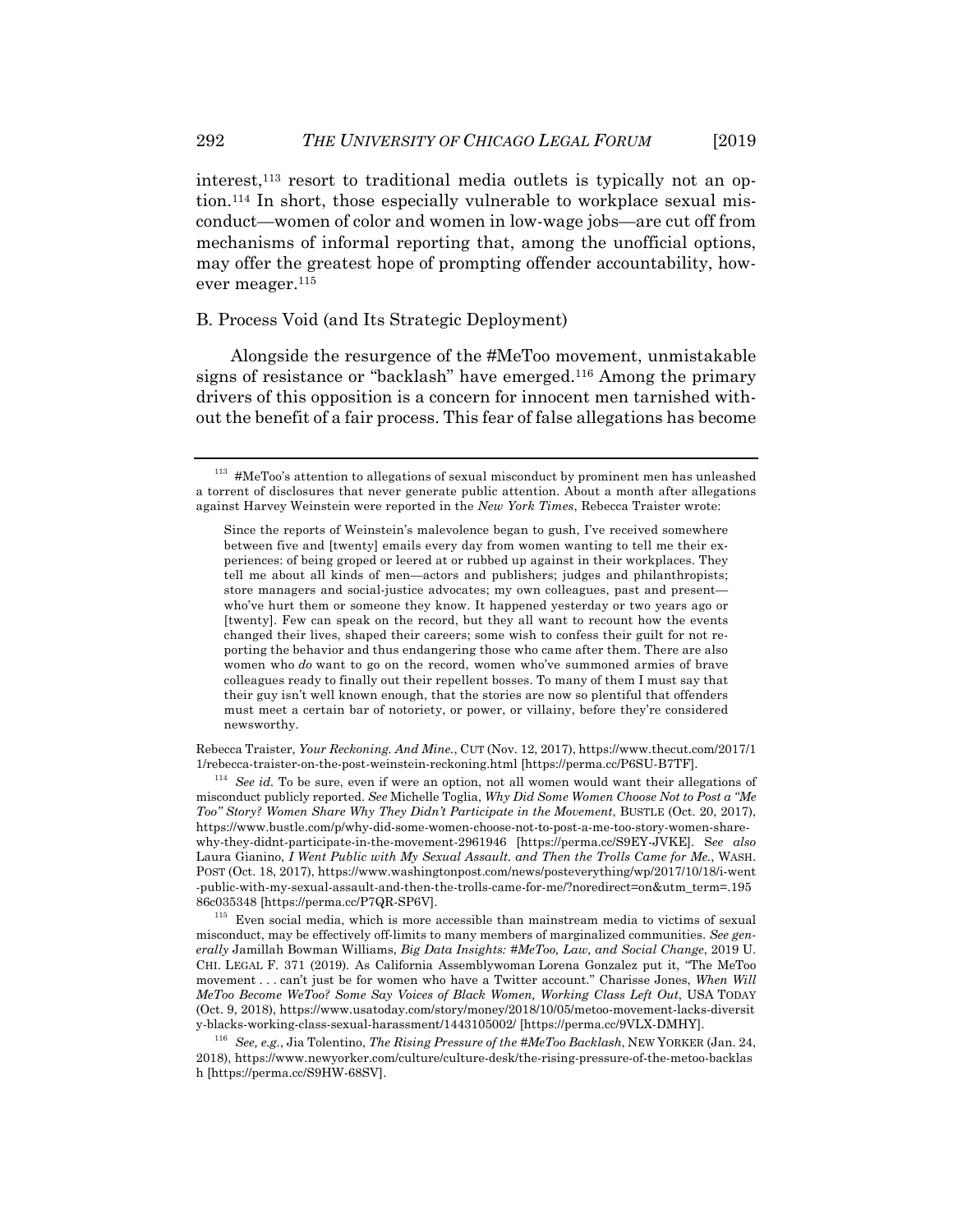more widespread in the time of #MeToo;<sup>117</sup> increasingly, it is deployed to discredit the movement as a whole.<sup>118</sup>

It is not only politicians and commentators on the right who have expressed a concern for the lack of process that attends informal reporting.119 Many progressives worry about a world in which established procedures for investigating and adjudicating allegations of abuse are supplanted by pervasive public shaming and vigilantism.120

 In evaluating the strength of process related arguments, it is important to carve out the category of cases where an informal report initiates a formal investigative process, which then results in a meaningful sanction. Even when official procedures are triggered in this arguably unorthodox manner—that is, through unofficial complaint process norms have been vindicated.121

Those who decry the absence of process in the Courts of Public Opinion might remain concerned about cases that bypass entirely mechanisms of formal investigation. As I have discussed, these cases tend to yield a limited set of consequences for the accused abuser.122

 $117$  According to a survey of 1500 Americans after one year of the #MeToo movement, 18% of respondents believe that "false accusations of sexual assault are a bigger problem than attacks that go unreported or unpunished," as compared to 13% in November 2017. *Measuring the #MeToo Backlash*, ECONOMIST (Oct. 20, 2018), https://www.economist.com/united-states/2018/10/20/measu ring-the-metoo-backlash [https://perma.cc/KZV5-432S]. The proportion of respondents who think that "women who complain about sexual harassment cause more problems than they solve" grew slightly from 29 to 31%. *Id.* A separate survey of more than a thousand Americans reported that more than 40% of respondents believe that the #MeToo movement has "gone too far." Tovia Smith, *On #MeToo, Americans More Divided by Party than Gender*, NPR (Oct. 31, 2018), https://www.npr. org/2018/10/31/662178315/on-metoo-americans-more-divided-by-party-than-gender [https://perm a.cc/TM85-NLV8]. The problem of false allegations is perceived to be widespread by members of both parties, although the effects of party affiliation are pronounced (more so than the effects of gender): 77% of Republicans characterize false allegations of sexual assault as common while 37% of Democrats do so. *Id.*

 $118$  Around the time of then-Judge Kavanaugh's confirmation hearing, President Trump captured and advanced this line of thinking as follows: "[I]t's a very scary time for young men in America when you can be guilty of something you might not be guilty of. This is a very difficult time . . . somebody could accuse you of something and you're automatically guilty." Dara Lind, *Trump: "It's a Very Scary Time for Men in America*," VOX (Oct. 2, 2018), https://www.vox.com/2018 /10/2/17928800/trump-women-doing-great-kavanaugh [https://perma.cc/M3NY-N8AH]. Trump then added, "Women are doing great." *Id.* For a contextual analysis, *see generally* Mary Anne Franks, *Witch Hunts: Free Speech, the First Amendment, and the Fear of Women's Words*, 2019 U. CHI. LEGAL F. 123, 123–46 (2019). 119 *See*, *e.g.,* Masha Gessen, *When Does a Watershed Become a Sex Panic?*, NEW YORKER (Nov.

<sup>17, 2018),</sup> https://www.newyorker.com/news/our-columnists/when-does-a-watershed-become-a-sex -panic [https://perma.cc/9488-WA97]; Shira Sheindlin & Joel Cohen, *After #MeToo, We Can't Ditch Due Process*, GUARDIAN (May 8, 2018), https://www.theguardian.com/commentisfree/2018/jan/08/

<sup>&</sup>lt;sup>120</sup> See Caitlin Flanagan, *The Conversation* #MeToo Needs to Have, ATLANTIC (Jan. 29, 2018), https://www.theatlantic.com/politics/archive/2018/01/the-right-conversation-for-metoo/551732/ [ht<br>tps://perma.cc/88A4-BRQB]. See, e.g., Gessen, supra note 119.

<sup>&</sup>lt;sup>121</sup> There is considerable variation in the process that is required, if any, before an adverse action can be taken in the employment and educational contexts. 122 *See supra* notes 101–115 and accompanying text.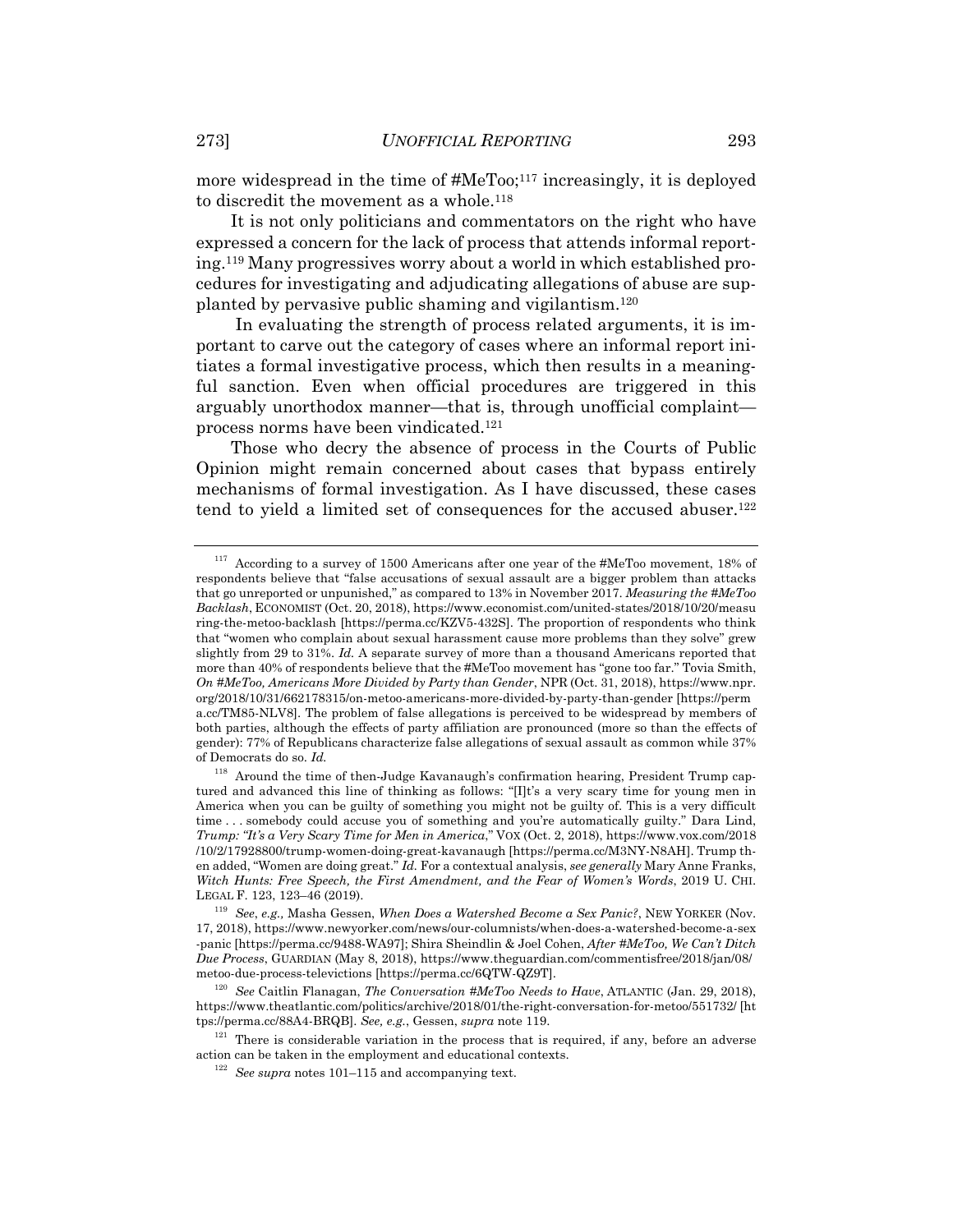And many, if not most, of these consequences have followed some acknowledgement of wrongdoing on the part of the man accused. Yet when it comes to men who do profess their innocence, the shaming function potentially served by informal reporting in the Courts of Public Opinion is itself a source of considerable angst.123

As a normative matter, the extent to which men should be shielded from public accusations of sexual misconduct (and the stigma that may result) is subject to debate.124 Unless the status quo changes, recognition of this entitlement would exist in deep tension with not only free speech norms but also the reality that formal complaint processes are often stacked against the accuser.125

At the same time, the procedural void that characterizes unofficial reporting matters. It matters strategically insofar as it powers opposition to #MeToo. It also matters substantively, since neutral investigative procedures are of independent value*.* 126 Moving forward, efforts should increase official reporting in relation to unofficial complaint, answering legitimate process concerns.127 So too might this blunt the #Me-Too backlash that is driven by incipient panic over mobs of angry, lying women eviscerating innocent men.

#### C. Weaponization of Defamation Law

When a person makes an unofficial allegation of sexual misconduct, she or he becomes the potential target of a defamation claim by the individual accused.128 With the ascendance of complaint in the Courts of

<sup>&</sup>lt;sup>123</sup> For those whose livelihood depends on consumer popularity, the stigma associated with sexual misconduct can have market related implications. *See*, *e.g.,* Gabrielle Bluestone, *Louis CK Cancelled by Everyone*, VICE NEWS (Nov. 10, 2017), https://news.vice.com/en\_us/article/pazz9g/loui s-ck-cancelled-by-everyone [https://perma.cc/N28P-E2F7]. *But see* Marina Fang, *Louis C. K. Jokes About Sexual Harassment In New Set, Appears To Have Learned Nothing Again*, HUFFPOST (Jan. 17, 2019), https://www.huffpost.com/entry/louis-ck-comeback\_n\_5c4096bbe4b041e98ffb7333 [http s://perma.cc/D6WC-WQ6T] (describing sold-out shows in the comedian's "comeback tour").<br><sup>124</sup> There is no legal entitlement to such a shield. Indeed, the First Amendment generally pro-

tects the right of an accuser to level truthful accusations in the Courts of Public Opinion. For a discussion of the law of defamation, which regulates the publication of false statements, *see infra*

notes 128–148 and accompanying text.<br><sup>125</sup> See Tuerkheimer, *supra* note 14.<br><sup>126</sup> A vast literature describes the virtues of procedural justice. See ALLAN LIND & TOM R. TYLER, THE SOCIAL PSYCHOLOGY OF PROCEDURAL JUSTICE 10, 30–34 (1988).<br><sup>127</sup> In a separate project, I propose ways of redesigning formal complaint channels to more

effectively incentivize official reporting. *See* Tuerkheimer, *supra* note 14.<br><sup>128</sup> Accusers may also be sued for statements made in the course of campus disciplinary pro-

ceedings. *See* Tyler Kingkade, *As More College Students Say "Me Too," Accused Men Are Suing for Defamation*, BUZZFEED (Dec. 15, 2017), https://www.buzzfeednews.com/article/tylerkingkade/asmore-college-students-say-me-too-accused-men-are-suing [https://perma.cc/D2W3-EAPN]. While most states grant speakers a privilege (a defense to defamation liability) for statements made to law enforcement officials, application of the privilege to Title IX proceedings remains a more open question. *See infra* note 145.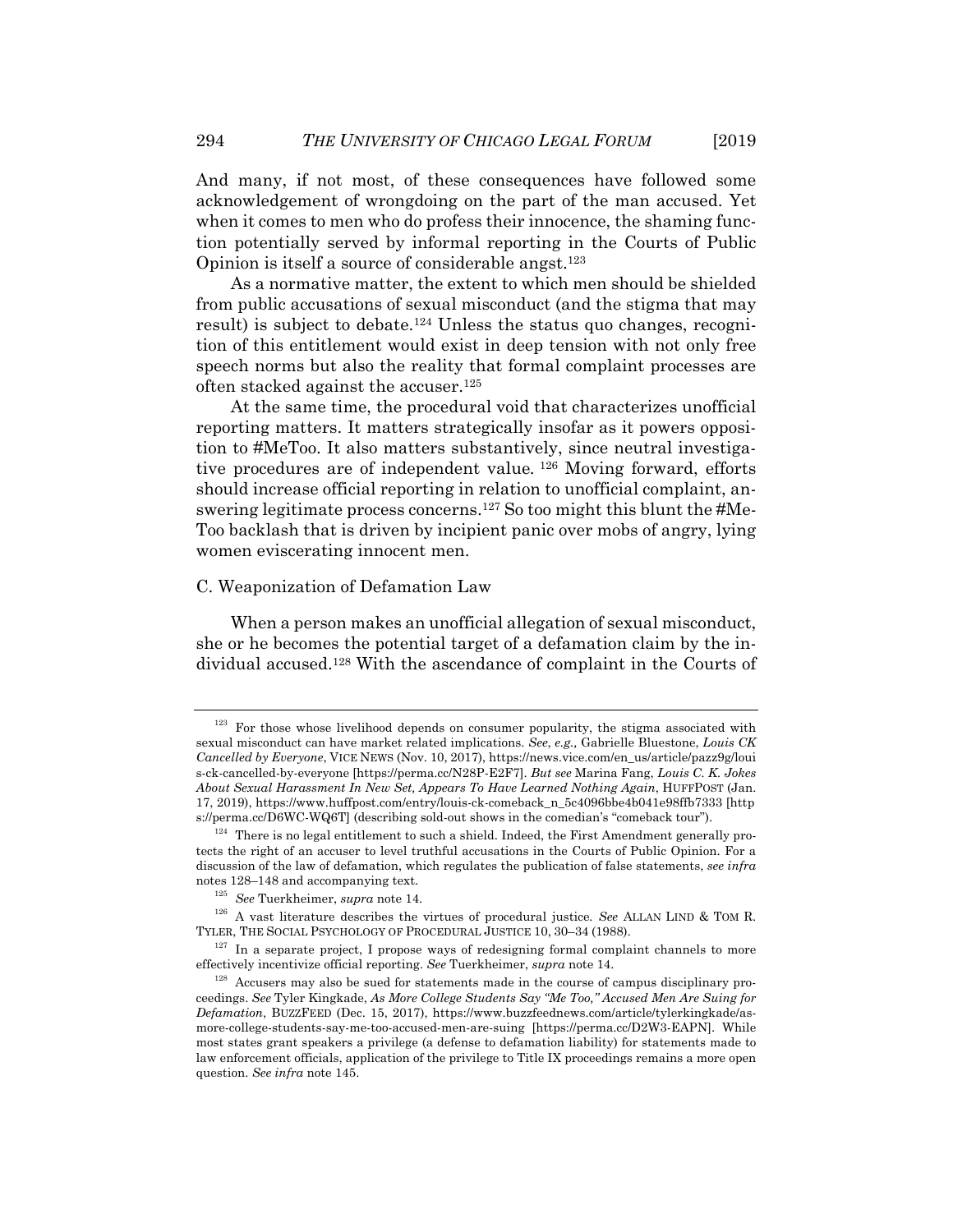Public Opinion, this threat has grown far more significant. To be sure, if an allegation of abuse is truthful,<sup>129</sup> a defamation defendant should ultimately prevail.130 Even so, the prospect of being sued for libel is—or should be—a meaningful deterrent to publicly accusing one's abuser. Most sexual misconduct victims cannot afford the financial cost of defending a lawsuit, even apart from the psychic toll this effort exacts. Moreover, the confused state of defamation law means that litigation costs in this area are relatively uncertain.131

In the face of this uncertainty, the fact that so many women are using social media to name their alleged abuser is, on first glance, puzzling.132 One simple explanation for the ubiquity of informal reporting is that its benefits<sup>133</sup> are perceived as sufficient to outweigh the prospect of litigation and its attendant costs. It is not clear, however, that the risk of legal liability is typically included in accusers' calculus.

This may change with the filing of the first high-profile defamation suit in the #MeToo era.134 In October 2018, Stephen Elliott, a writer accused of sexual assault and harassment in multiple entries on the Media Men List, sued Moira Donegan, creator of the list, and thirty

<sup>129</sup> *See* Tuerkheimer, *supra* note 91 (analyzing the available research on false sexual assault reporting to police). I am aware of no studies specifically examining the veracity of extra-legal

accusations (including anonymous accusations) of sexual misconduct.<br><sup>130</sup> Defamation is a common law tort consisting of a false statement of fact that injures the<br>subject's reputation. RESTATEMENT (SECOND) OF TORTS § 558 (

<sup>&</sup>lt;sup>131</sup> See infra notes 142–147 and accompanying text.<br><sup>132</sup> Perhaps in part because the early high-profile #MeToo accusations did not generate lawsuits, the legal risks associated with Courts of Public Opinion reports are just beginning to enter the public discourse. *See*, *e.g.,* Andreas Redd et al., *Student-Created Website Allowing for Anonymous Sexual Assault Allegations Vulnerable to Defamation Charges*, DAILY U. WASH. (Oct. 1, 201 8), http://www.dailyuw.com/news/article\_dd14bf34-c5f6-11e8-a705-cf14683d53a3.html [https://per ma.cc/5T2W-YAL7]; Thayer, *supra* note 96.<br><sup>133</sup> See Tuerkheimer, *supra* note 14 (cataloguing multiple functions served by informal report-

ing channels). 134 Stephen Elliott's not the only high-profile defamation suit filed since October 2017. *See*, *e.g.,* Ben Paviour, *Virginia Lt. Gov. Justin Fairfax Files \$400 Million Lawsuit Against CBS*, NPR (Sept. 12, 2019), https://www.npr.org/2019/09/12/760291624/virginia-lt-gov-justin-fairfax-files-400-million-lawsuit-against-cbs [https://perma.cc/XN5S-LAM3]; Megan Graham, *Anonymous Instagram Account Diet Madison Avenue Sued for Defamation*, ADAGE (May 24, 2018), https://adage.com/article/agency-news/anonymous-instagram-account-diet-madison-avenue-sued-defamation/313645/ [https://perma.cc/32QG-C9TL]; Randall Roberts*, Electronic Producer and DJ William "the Gaslamp Killer" Bensussen Files Defamation Lawsuit against Accusers*, LA TIMES (Nov. 14, 2017), http s://www.latimes.com/entertainment/la-et-entertainment-news-updates-electronic-producer-and-d j-william-the-1510687064-htmlstory.html [https://perma.cc/88A6-UDFV]; Claudia Rosenbaum*, Crystal Castles Singer Ethan Kath Sues Alice Glass over Rape and Abuse Claims,* BUZZFEED (Nov. 3, 2017), https://www.buzzfeednews.com/article/claudiarosenbaum/crystal-castles-singer-ethan-k ath-sues-alice-glass-over [https://perma.cc/M5T8-MTD4]; *But see* Nardine Saad & Amy Kaufman, *Brett Ratner Drops Defamation Lawsuit against Rape Accuser Melanie Kohler*, LA TIMES (Oct. 2, 2018), https://www.latimes.com/entertainment/la-et-entertainment-news-updates-2018-brett-ratner-drops-defamation-lawsuit-1538511141-htmlstory.html [https://perma.cc/T2QL-BWP3].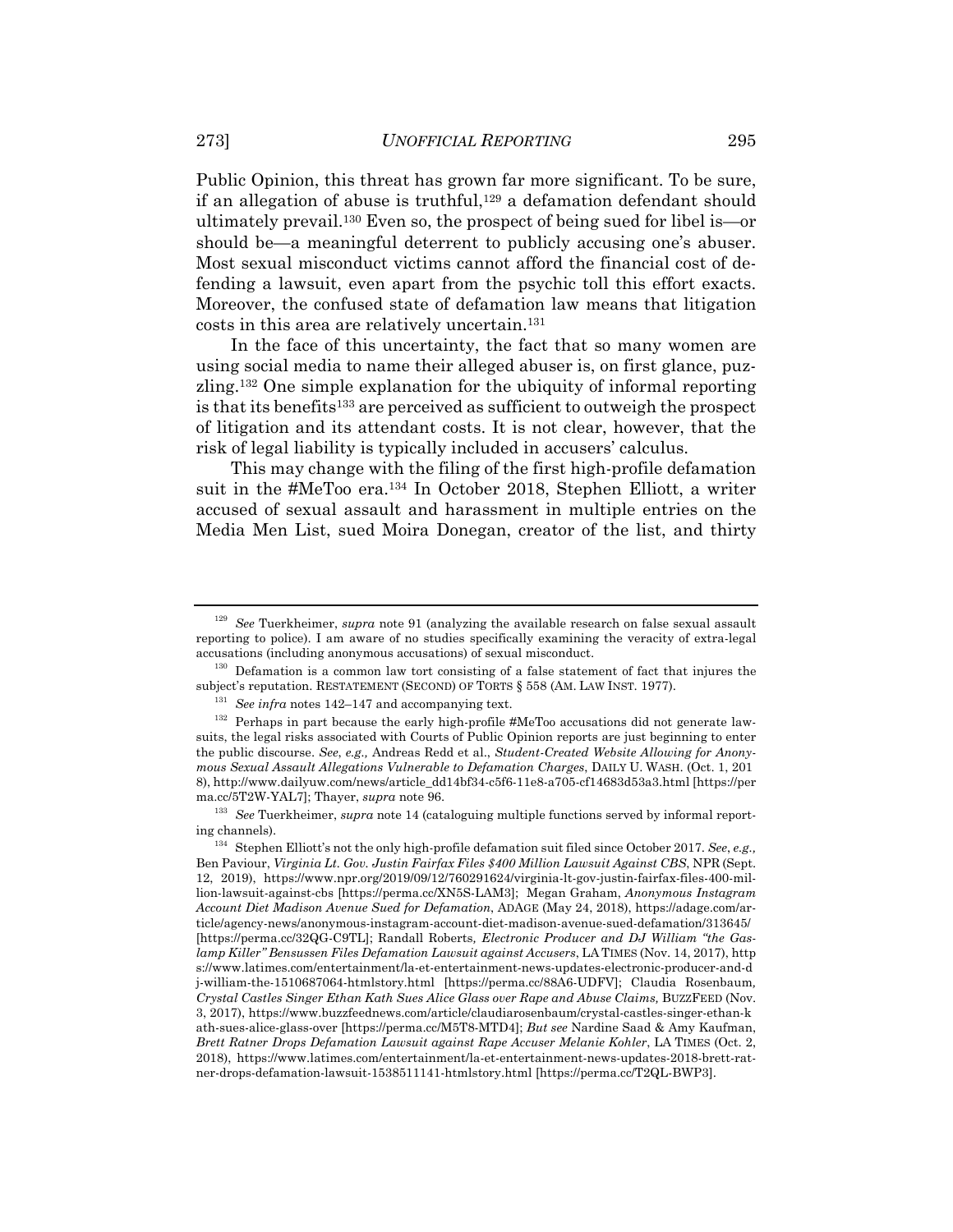Jane Does for \$1.5 million.<sup>135</sup> Elliott's complaint alleges that he was defamed by the knowing and malicious publication and circulation of false allegations.136 The lawsuit immediately garnered national media attention.137

Whether Elliott ultimately prevails—or even survives a motion to dismiss138—his complaint spotlights the jeopardy that attends unofficial reporting. With the ascendance of the Shadow Court of Public Opinion and the New Court of Public Opinion, allegations that once were confined within restricted access channels (the Traditional Whisper Network and the Double Secret Whisper Network) can be disseminated in ways that make accusers especially ripe targets for libel actions. Elliott's lawsuit not only impacts Donegan,<sup>139</sup> but also the Jane Does who may now be "unmasked."140 Importantly, the suit has the potential to deter accusers around the country who may be contemplating a public accusation of sexual misconduct.141 In essence, the defamation claim targets the very engine of #MeToo—unofficial reporting channels.

Compounding the chilling effects of being named as a defamation  $defendant<sup>142</sup> is an unsettled doctrinal landscape that complicates efforts$ to predict a legal outcome or even whether litigation will reach the expensive and often grueling discovery stage.143 Apart from ambiguities surrounding the law of defamation,<sup>144</sup> a suit like Elliott's—that is, one

<sup>&</sup>lt;sup>135</sup> Complaint at iv, *Elliott v. Donegan*, 2018 WL 4940326 (E.D.N.Y. Oct. 10, 2018) (No. 18 Civ. 5680). *See also supra* notes 39–45 and accompanying text (discussing Media Men List).

<sup>&</sup>lt;sup>136</sup> Although Elliott asserts that he is a "private citizen who is neither a politician nor a celebrity," he also alleges that the defendants acted with malice. *Id.* at 3. *See Gertz v. Robert Welch*, 418 U.S. 323 (1974). 137 *See, e.g.*, Jonah Engel Bromwich, *Writer who Appeared on 'Media Men' List Sues Its Crea-*

*tors*, N.Y. TIMES (Oct. 11, 2018), https://www.nytimes.com/2018/10/11/style/stephen-elliott-moiradonegan-media-men-list.html [https://perma.cc/RM9D-WEGG]. 138 *See* Ruth Spencer, *Robbie Kaplan Sees Right through Stephen Elliott's Lawsuit*, CUT (Oct.

<sup>19, 2018),</sup> https://www.thecut.com/2018/10/robbie-kaplan-moira-donegan-stephen-elliott-lawsuit.

 $h^{139}$  *See infra* note 147 and accompanying text. Even scholars who argue that courts have interpreted § 230 too broadly would likely view the creator of a spreadsheet (like Donegan) as immune from liability for its content. *See*, *e.g.,* Danielle Citron Keats & Benjamin Wittes, *The Internet Will* 

Not Break: Denying Bad Samaritans § 230 Immunity, 86 FORDHAM L. REV. 401 (2017).<br><sup>140</sup> See infra note 147 and accompanying text.<br><sup>141</sup> As Donegan's attorney Robbie Kaplan has suggested, "the point of the case is not actua to succeed against [Donegan], or maybe not even to go forward with the case at all, but to file it to send a strong message to other women that if [they] do this [they] will be sued." Spencer, *supra* note 138. 142 *See supra* notes 130–131 and accompanying text (observing that the costs of defending

against a defamation claim may itself serve as a powerful deterrent to speech). 143 *See* Christina Cauterucci, *Does Stephen Elliott's Lawsuit against Moira Donegan Have a* 

*Chance to Succeed?*, SLATE (Oct. 12, 2018), https://slate.com/news-and-politics/2018/10/stephen-elliott-moira-donegan-lawsuit-analysis.html [https://perma.cc/QF3X-82CG] (discussing a divergence of practitioners' views). 144 *See, e.g.*, *supra* note 136.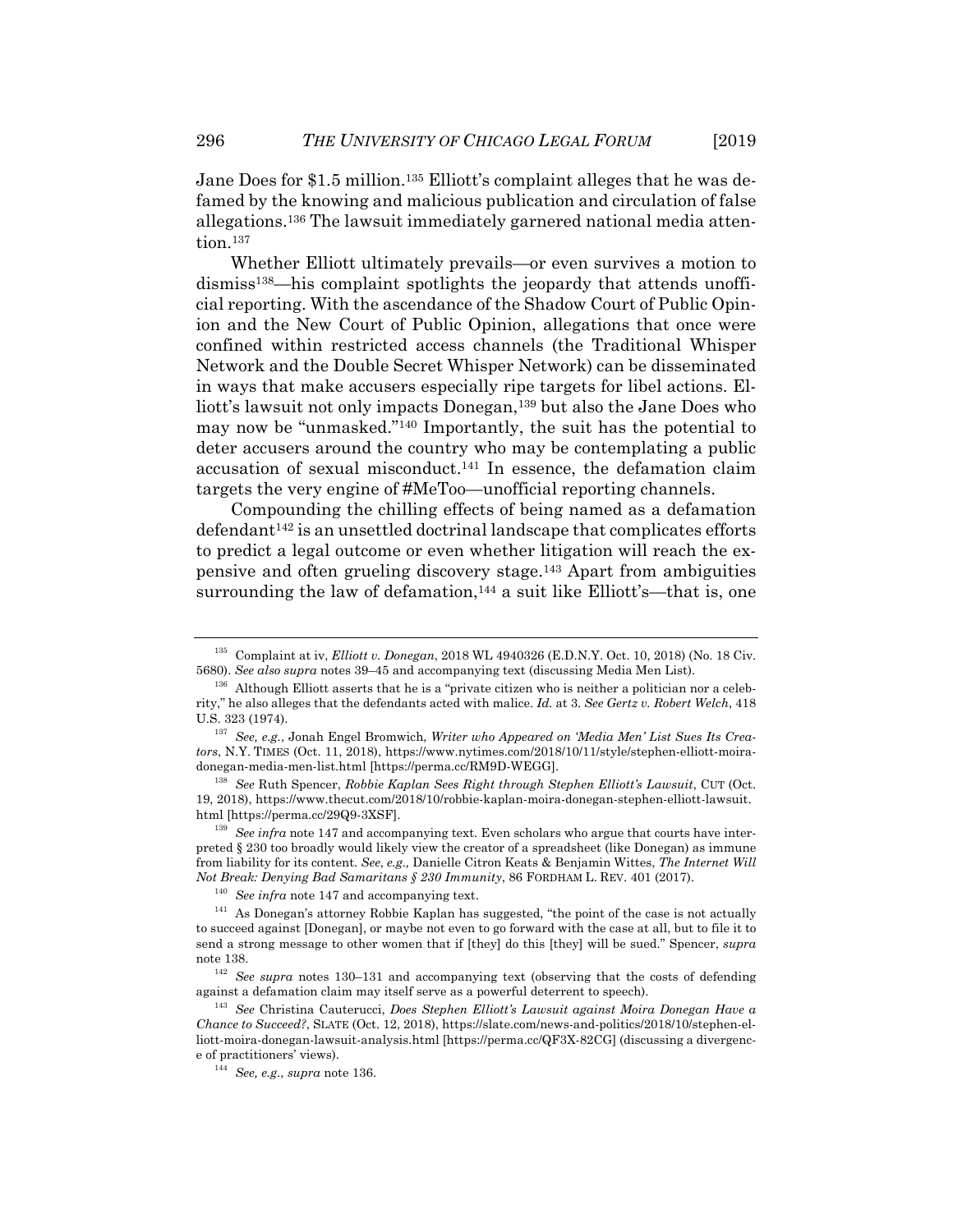that involves anonymous allegations, or allegations aggregated online by a third party, or both—raises at least two questions that continue to vex courts.145 First, when can a defendant claim immunity under Section 230 of the Communications Decency Act, which generally protects an entity from liability for third-party content, provided the entity does not at least, in part, develop or create the allegedly defamatory content?146 And, second, when can anonymous speakers who are sued prevent their identities from disclosure, thereby protecting accusers' independent interests in preserving anonymity and foreclosing legal liability?<sup>147</sup>

For the anonymous sexual abuse complainant<sup>148</sup> whose identity is revealed in the course of defending a defamation claim—as well as for the accuser named from the outset—the defense of truth may allow for ultimate vindication. Even so, the promise of a defamation verdict for the defendant hardly seems satisfying. In an ironic twist, a survivor who eschewed formal reporting channels may ultimately find herself in a courtroom, telling her story under the most formal conditions possible, having expended enormous resources along the way in exclusive service of beating back a claim that she lied about her abuse. With defamation law looming in the background, no survivor could be faulted for deciding to forsake unofficial reporting altogether and simply keep silent about her abuse.

#### IV. CONCLUSION

The costs and benefits of divulging abuse have begun to shift in appreciable ways. Assuming this trajectory continues, we will surely see greater activity in the matrixes that extend beyond the confines of the Traditional Whisper Network: the Double Secret Whisper Network, the Shadow Court of Public Opinion, and the New Court of Public Opinion. The proliferation of unofficial reporting in the #MeToo era reflects and portends progress. Yet the continued rise of informal reporting against

<sup>&</sup>lt;sup>145</sup> More than half the states have passed some form of Anti-SLAPP (Strategic Lawsuit Against Public Participation) legislation, which further complicates this terrain.

<sup>&</sup>lt;sup>146</sup> For a summary of competing judicial approaches to the interpretation of Section 230, see Yaffa A. Meeran, *As Justice So Requires: Making the Case for a Limited Reading of § 230 of the Communications Decency Act*, 86 GEO. WASH. L. REV. 257, 267–74 (2018). 147 For an overview of judicial unmasking standards, *see* Matthew Mazzotta, *Balancing Act:* 

*Finding Consensus on Standards for Unmasking Anonymous Internet Speakers*, 51 B.C. L. REV. 833, 847–60 (2010); Ethan B. Siler, *Yelping the Way to a National Statutory Standard for Unmasking Internet Anonymity*, 51 WAKE FOREST L. REV. 189, 194–202 (2016). For a litigator's guide to unmasking, *see* Paul Alan Levy, *Litigating Civil Subpoenas to Identify Anonymous Internet Speak-*

<sup>&</sup>lt;sup>148</sup> See supra notes 79–81 and accompanying text (describing the rise of the Shadow Court of Public Opinion and explaining why accusers may wish to remain anonymous).